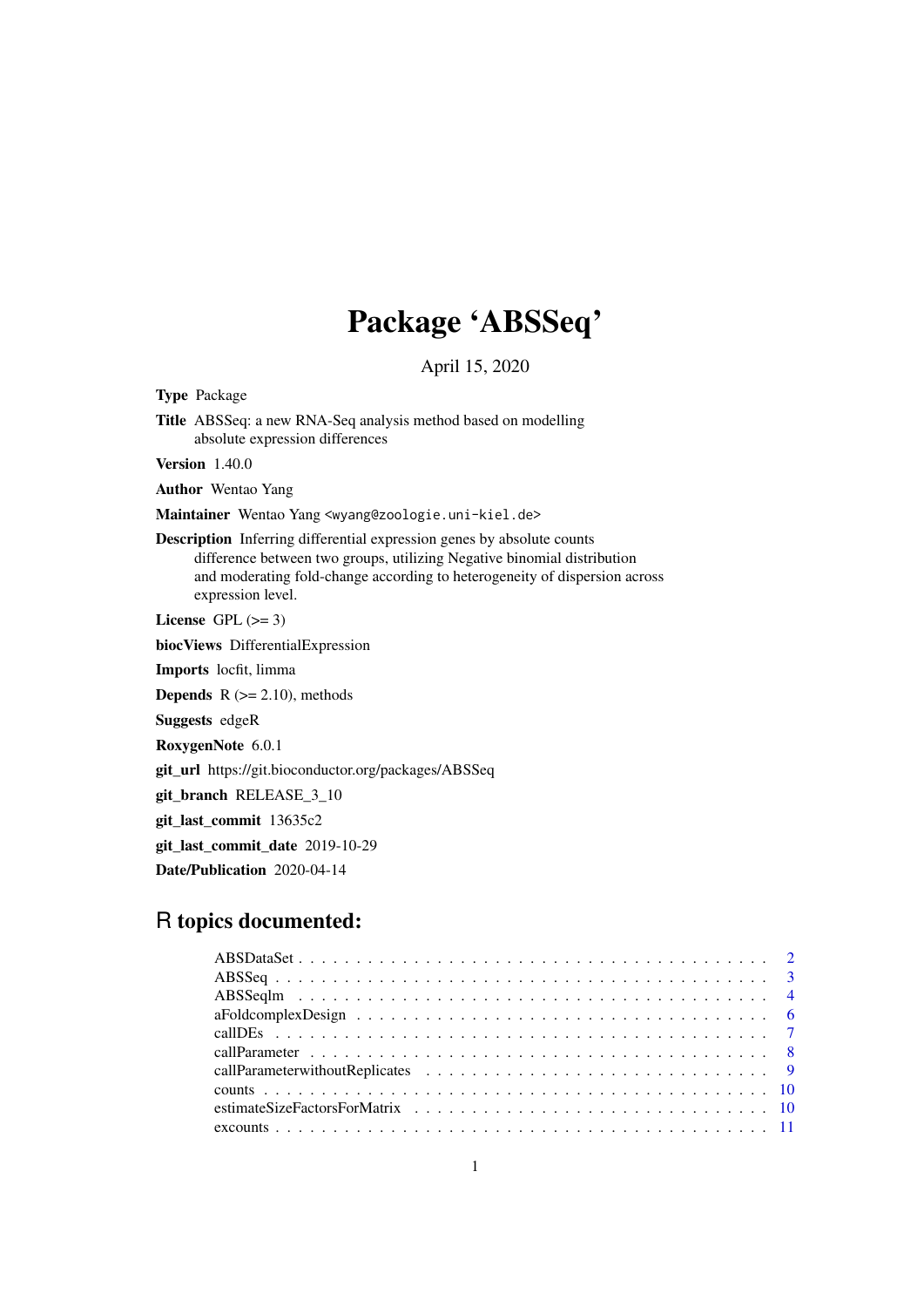# <span id="page-1-0"></span>2 ABSDataSet

| $plotDifftoBase \ldots \ldots \ldots \ldots \ldots \ldots \ldots \ldots \ldots \ldots \ldots \ldots \ldots 19$ |  |  |
|----------------------------------------------------------------------------------------------------------------|--|--|
|                                                                                                                |  |  |
|                                                                                                                |  |  |
|                                                                                                                |  |  |
|                                                                                                                |  |  |
|                                                                                                                |  |  |
|                                                                                                                |  |  |

#### **Index** [24](#page-23-0)

<span id="page-1-1"></span>ABSDataSet *ABSDataSet object and constructors*

# Description

ABSDataSet object and constructors

# Usage

```
ABSDataSet(counts, groups, normMethod = c("user", "qtotal", "total", "quartile",
 "geometric", "TMM"), sizeFactor = 0, paired = FALSE, minDispersion = NULL, minRates = 0.1,
  maxRates = 0.3, LevelstoNormFC = 100)
```
# Arguments

| counts        | a matrix or table with at least two columns and one row,                                                                                                              |
|---------------|-----------------------------------------------------------------------------------------------------------------------------------------------------------------------|
| groups        | a factor with two groups, whose length should be equal with sample size                                                                                               |
| normMethod    | method for estimating the size factors, should be one of 'user', 'qtotal', 'total',<br>'quartile', 'geometric' and 'TMM'. See normal Factors for description.         |
| sizeFactor    | size factors for 'user' method, self-defined size factors by user.                                                                                                    |
| paired        | switch for differential expression detection in paired samples.                                                                                                       |
| minDispersion | a positive double for user-defined penalty of dispersion estimation                                                                                                   |
| minRates      | low bounder rate of baseline estimation for counts difference, default is 0.1                                                                                         |
| maxRates      | up bounder rate of baseline estimation for counts difference, default is 0.3. Set-<br>ting minRates equal with maxRates will result in a testing on user-define rate, |
|               | LevelstoNormFC maximal level of average standard deviation in fold-change normalization ac-<br>cording to expression level, default is 100.                           |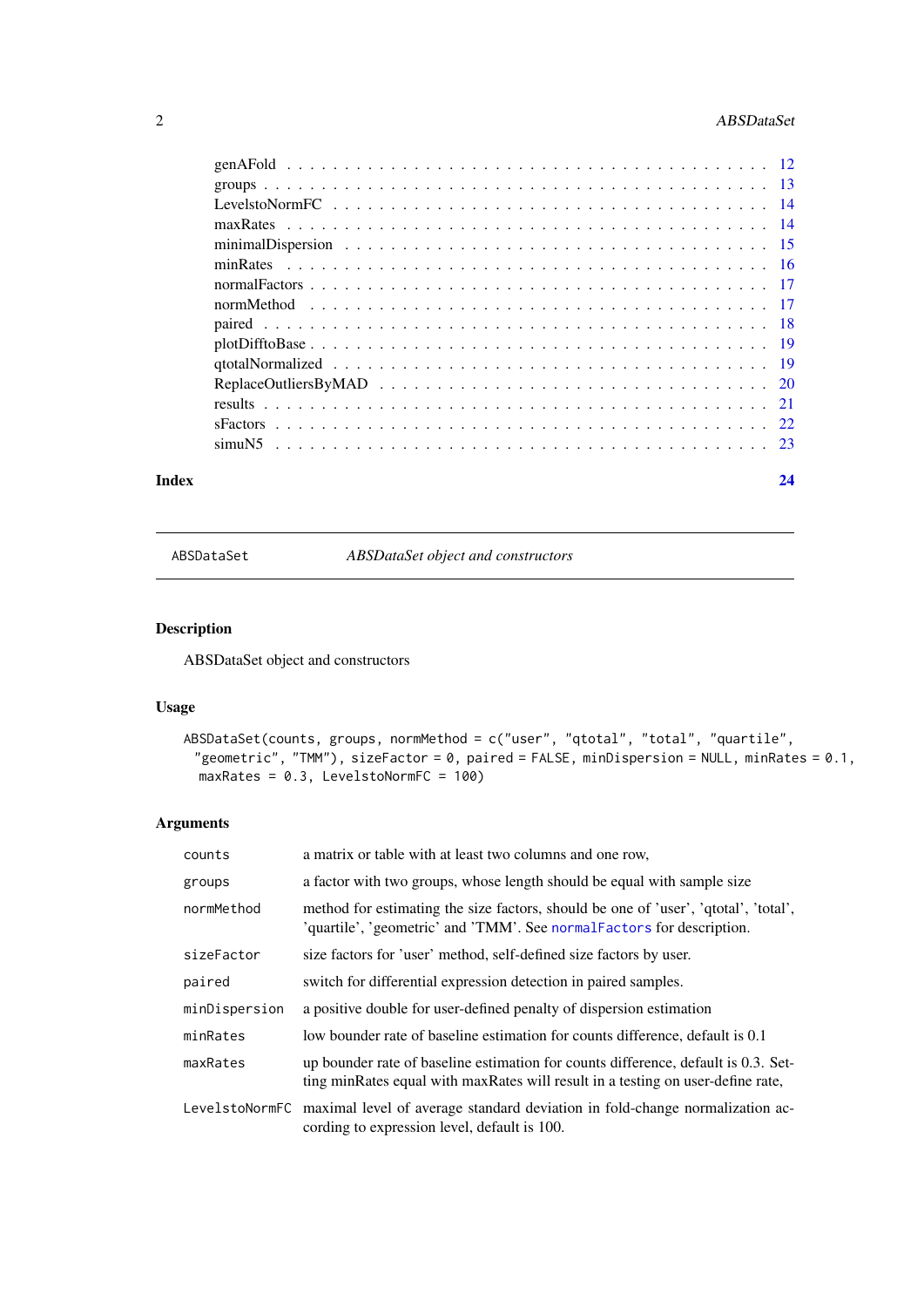#### <span id="page-2-0"></span>ABSSeq 3

## Details

The function contructs an ABSDataSet object with counts table and groups. It also checks the structure of counts and groups.The ABSDataSet is a class, used to store the input values, intermediate calculations and results of an analysis of differential expression. It also contains information for the running time of an analysis.

## Value

An ABSDataSet object.

## Examples

```
counts <- matrix(1:4,ncol=2)
groups <- factor(c("a","b"))
obj <- ABSDataSet(counts, groups)
obj <- ABSDataSet(counts, groups, paired=TRUE)
```
<span id="page-2-1"></span>ABSSeq *Differential expression analysis based on the total counts difference.*

#### Description

This function performs a default analysis by calling, in order, the functions: [normalFactors](#page-16-1), [callParameter](#page-7-1), [callDEs](#page-6-1).

#### Usage

```
ABSSeq(object, adjmethod = "BH", replaceOutliers = TRUE, useaFold = FALSE,
 quiet = FALSE, ...)
```
## Arguments

| object                       | an ABSDataSet object, contains the reads count matrix, groups and normaliza-<br>tion method. |
|------------------------------|----------------------------------------------------------------------------------------------|
| adjmethod<br>replaceOutliers | defualt is 'BH', method for p-value adjusted, see p. adjust. methods for details             |
|                              | default is TRUE, switch for outlier replacement.                                             |
| useaFold                     | defualt is FALSE, switch for DE detection through fold-change, see callDEs<br>for details    |
| quiet                        | default is FALSE, whether to print messages at each step                                     |
| $\cdots$                     | parameters passed to ReplaceOutliersByMAD and genAFold from callParameter                    |

## Details

The differential expression analysis models the total counts difference by a Negative binomal distribution

 $NB(\mu, r)$ 

: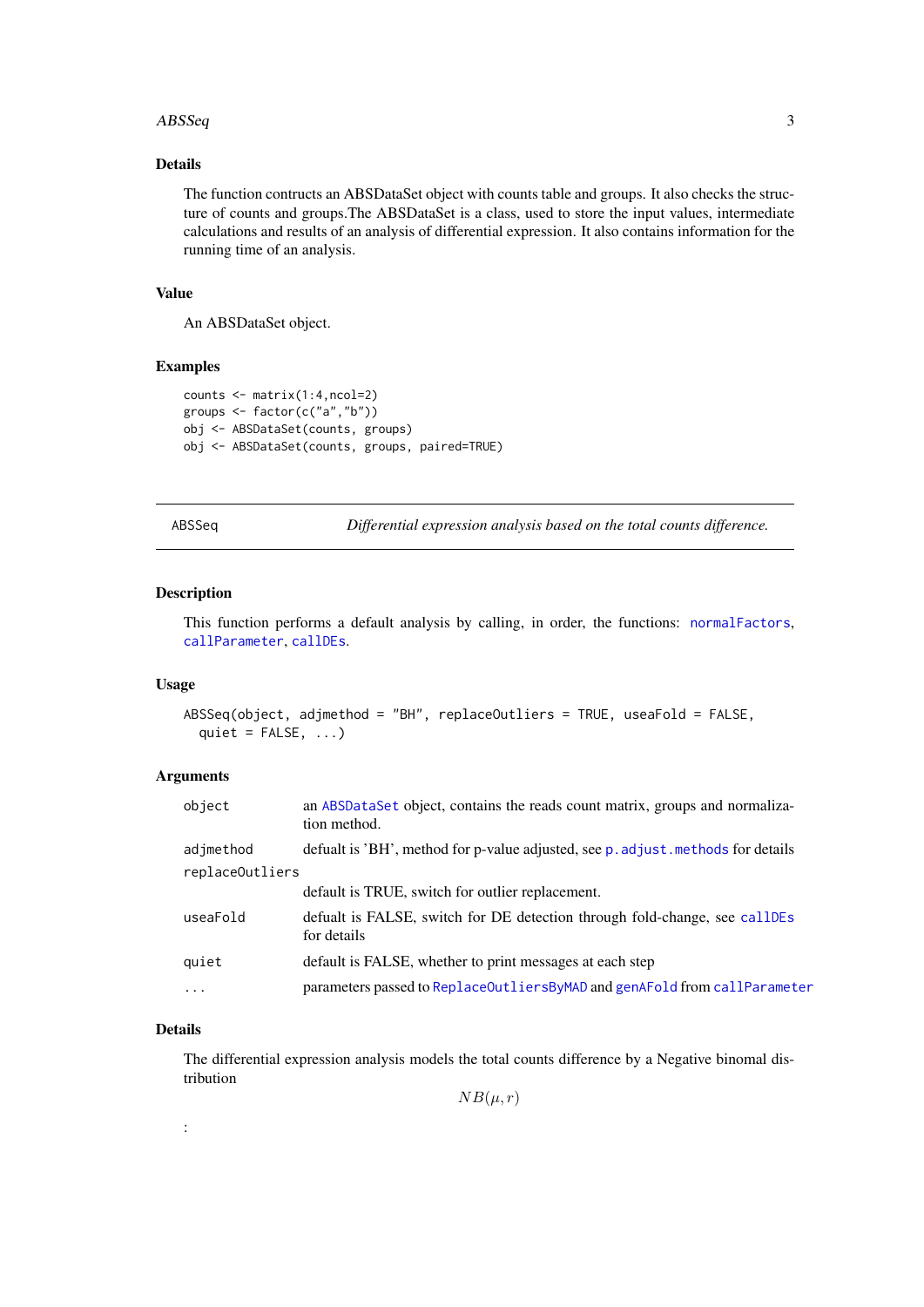## Value

an ABSDataSet object with additional elements, which can be retrieved by [results](#page-20-1): Amean and Bmean, mean of log2 normalized reads count for group A and B, foldChange, shrinked (expression level and gene-specific) log2 of fold-change, B - A, rawFC, raw log2 of fold-change, B-A (without shrinkage), lowFC, expression level corrected log2 fold-change, pvalue, pvalue from NB distribution model, adj.pvalue, adjuested p-value used p.adjust method.

#### Author(s)

Wentao Yang

#### References

Wentao Yang, Philip Rosenstiel & Hinrich Schulenburg: ABSSeq: a new RNA-Seq analysis method based on modelling absolute expression differences

#### Examples

```
data(simuN5)
obj <- ABSDataSet(counts=simuN5$counts, groups=factor(simuN5$groups))
obj <- ABSSeq(obj)
res <- results(obj,c("Amean","Bmean","foldChange","pvalue","adj.pvalue"))
head(res)
```
ABSSeqlm *Differential expression analysis for complex desgin.*

#### Description

This function performs a default analysis by calling, in order, the functions: [normalFactors](#page-16-1), [aFoldcomplexDesign](#page-5-1),

#### Usage

```
ABSSeqlm(object, design, condA, condB = NULL, lmodel = TRUE,preval = 0.05, qforkappa = 0, adjmethod = "BH", scale = FALSE,
 quiet = FALSE, ...)
```
## Arguments

| object | a ABSDataSet object (not need 'groups' information).                                                                                                                                                                                                                                                                                                                                       |
|--------|--------------------------------------------------------------------------------------------------------------------------------------------------------------------------------------------------------------------------------------------------------------------------------------------------------------------------------------------------------------------------------------------|
| design | a numeric matrix for expriment, with samples and factors in rows and colnums,<br>respectively. Design respresents the satuarated model.                                                                                                                                                                                                                                                    |
| condA  | a vector of factors for DE analysis, which could be redundant, see a Foldcomplex Design.                                                                                                                                                                                                                                                                                                   |
| condB  | a vector of factors for DE analysis, which could be redundant, default is null,<br>if not provide, the DE analysis will switch to assess difference across factors<br>in condA (analysis of variance). If provide, DE analysis will focus on contrast<br>between condB and condA (condB-condA). See aFoldcomplexDesign. The<br>unique factors in condA+condB represents the reduced model. |

<span id="page-3-0"></span>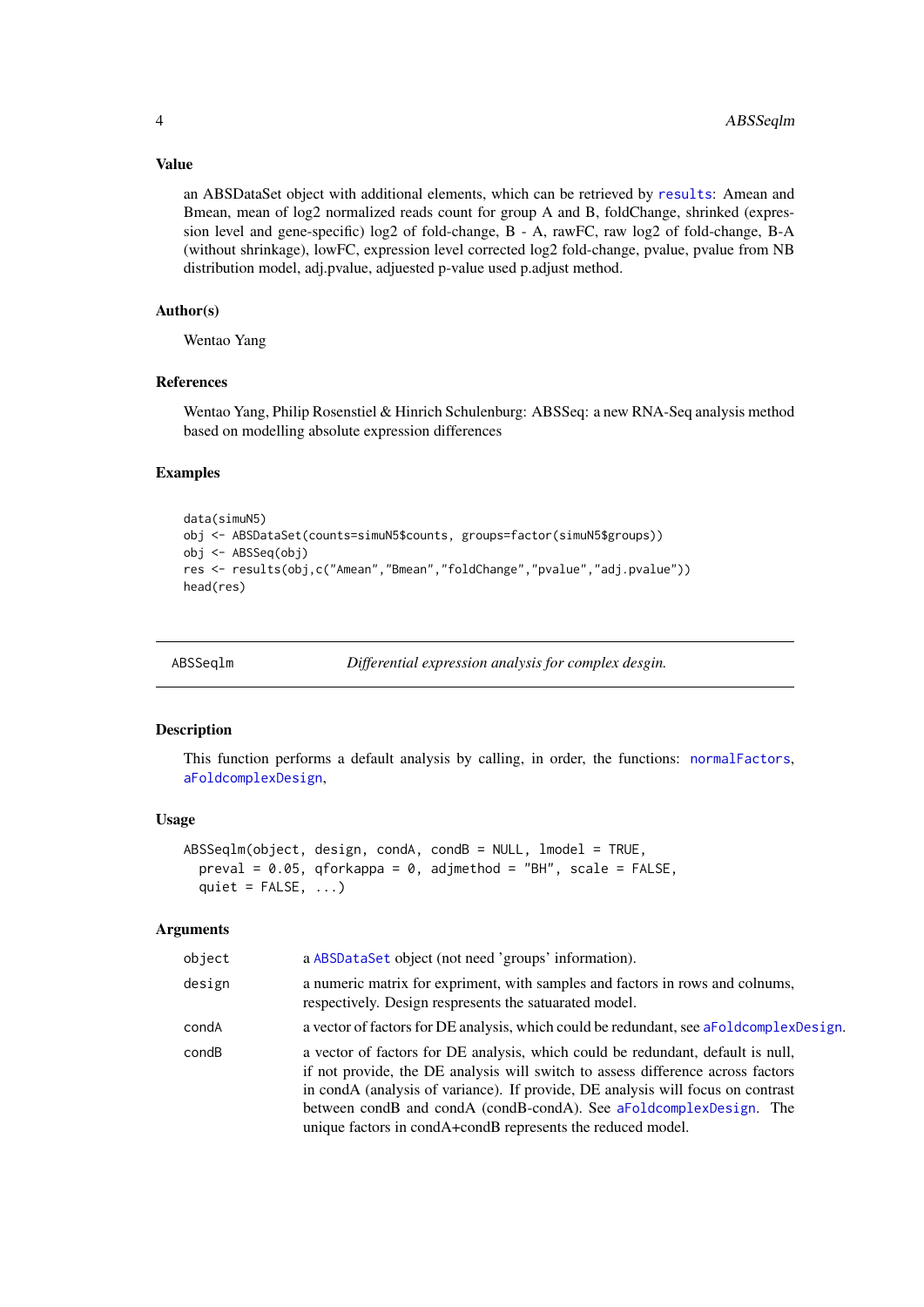#### <span id="page-4-0"></span>ABSSeqlm 5

| lmodel    | switch of fit linear model from limma-lmFit under design, default is TRUE.<br>If TRUE, a gene-specific residual varaince will be estimated from (satuarated<br>model - reduced model). Satuarated model includes all factors in design ma-<br>trix and reduced model includes factors in condA+condB, if satuarated model<br>== reduced model, the DE analysis performs pairwise comparison or one-way<br>analysis of variance. See aFoldcomplexDesign. |
|-----------|---------------------------------------------------------------------------------------------------------------------------------------------------------------------------------------------------------------------------------------------------------------------------------------------------------------------------------------------------------------------------------------------------------------------------------------------------------|
| preval    | parameter for aFoldcomplexDesign, prior value for controlling of variance<br>scale in case over-scaled, default is 0.05,                                                                                                                                                                                                                                                                                                                                |
| qforkappa | parameter for aFoldcomplexDesign, quantile for estimating kappa(>=qforkappa),<br>default is 0 (no trimming of data).                                                                                                                                                                                                                                                                                                                                    |
| adjmethod | defualt is 'BH', method for p-value adjusted, see p. adjust. methods for details                                                                                                                                                                                                                                                                                                                                                                        |
| scale     | switch for scaling fold change according to common SD under log2 transforma-<br>tion, default is FALSE.                                                                                                                                                                                                                                                                                                                                                 |
| quiet     | default is FALSE, whether to print messages at each step                                                                                                                                                                                                                                                                                                                                                                                                |
|           | parameters passed to lmFit in limma                                                                                                                                                                                                                                                                                                                                                                                                                     |

# Details

This function uses a linear model (limma-lmFit) to infer DE under complex design.

#### Value

a result table with additional elements, including: basemean, log of basemean, foldChange, shrinked (expression level and gene-specific) log2 of fold-change, B - A, or (SDs under log2 for analysis of variance) pvalue, pvalue from NB distribution model, p.adj, adjuested p-value used p.adjust method. scaledlogFC, scaled logFC if scale=TRUE.

## Author(s)

Wentao Yang

# References

Wentao Yang, Philip Rosenstiel & Hinrich Schulenburg: ABSSeq: a new RNA-Seq analysis method based on modelling absolute expression differences

```
data(simuN5)
groups=factor(simuN5$groups)
obj <- ABSDataSet(counts=simuN5$counts)
design <- model.matrix(~0+groups)
res <- ABSSeqlm(obj,design,condA=c("groups0"),condB=c("groups1"))
head(res)
```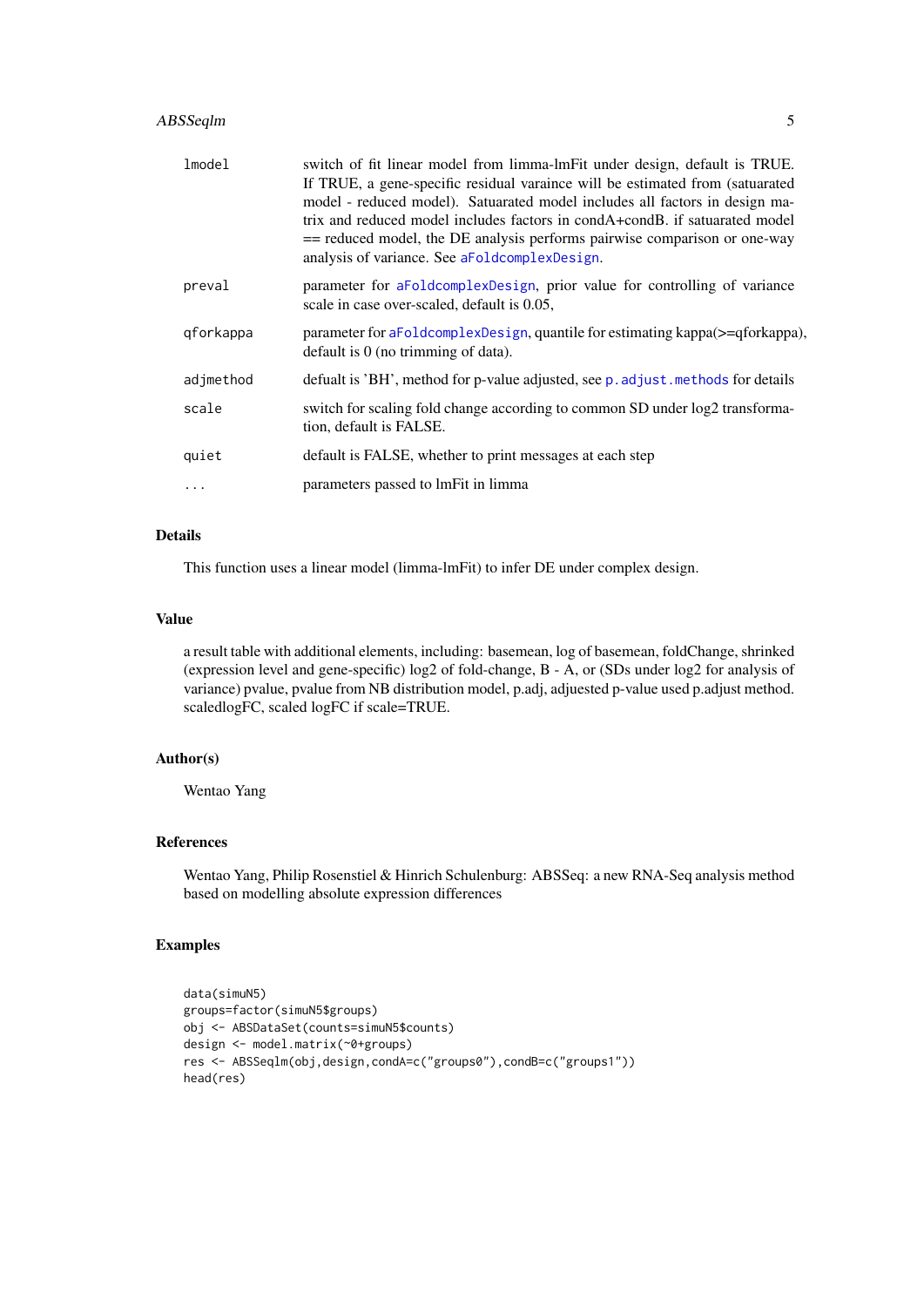<span id="page-5-1"></span><span id="page-5-0"></span>

Calculate aFold for each gene and general sd

## Usage

```
aFoldcomplexDesign(nncounts, design, condA, condB = NULL, lmodel = TRUE,
 preval = 0.05, qforkappa = 0, priorgenesd, ...)
```
## Arguments

| nncounts    | matrix for read count.                                                                                                                                                                                                                                                                              |
|-------------|-----------------------------------------------------------------------------------------------------------------------------------------------------------------------------------------------------------------------------------------------------------------------------------------------------|
| design      | a numeric matrix for expriment, with samples and factors in rows and colnums,<br>respectively.                                                                                                                                                                                                      |
| condA       | a vector of factors for DE analysis, which could be redundant.                                                                                                                                                                                                                                      |
| condB       | a vector of factors for DE analysis, which could be redundant, default is null.<br>If not provide, the DE analysis will switch to assess difference across factors<br>in condA (analysis of variance). If provide, DE analysis will focus on contrast<br>between condB and condA (condB-condA).     |
| lmode1      | switch of fit linear model from limma-lmFit under design, default is TRUE.<br>If TRUE, a gene-specific residual varaince will be estimated from (satuarated<br>model - reduced model). Satuarated model includes all factors in design matrix<br>and reduced model includes factors in condA+condB. |
| preval      | pre-defined scale control for variance normalization, default is 0.05, a large<br>value generally increases the fold-changes (decreases penalty of variances) un-<br>der low expression.                                                                                                            |
| gforkappa   | quantile for estimating kappa $(>=$ qforkappa), default is 0 (without trimming of<br>data). Please set up a value in $[0,1)$ if you want to trim the low expressed data.                                                                                                                            |
| priorgenesd | prior value for general SD of fold change, if provided, the estimation of general<br>SD will be replaced by this value.                                                                                                                                                                             |
| .           | parameters passed to lmFit in limma                                                                                                                                                                                                                                                                 |

## Details

shifted and calculate a set of parameters from normalized counts table

## Value

A list with log2 foldchange, general SD (gene-specific SD if lmodel is TRUE) for calculating pvalue, variance stablized counts and basemean

#### Note

This function should run after [normalFactors](#page-16-1).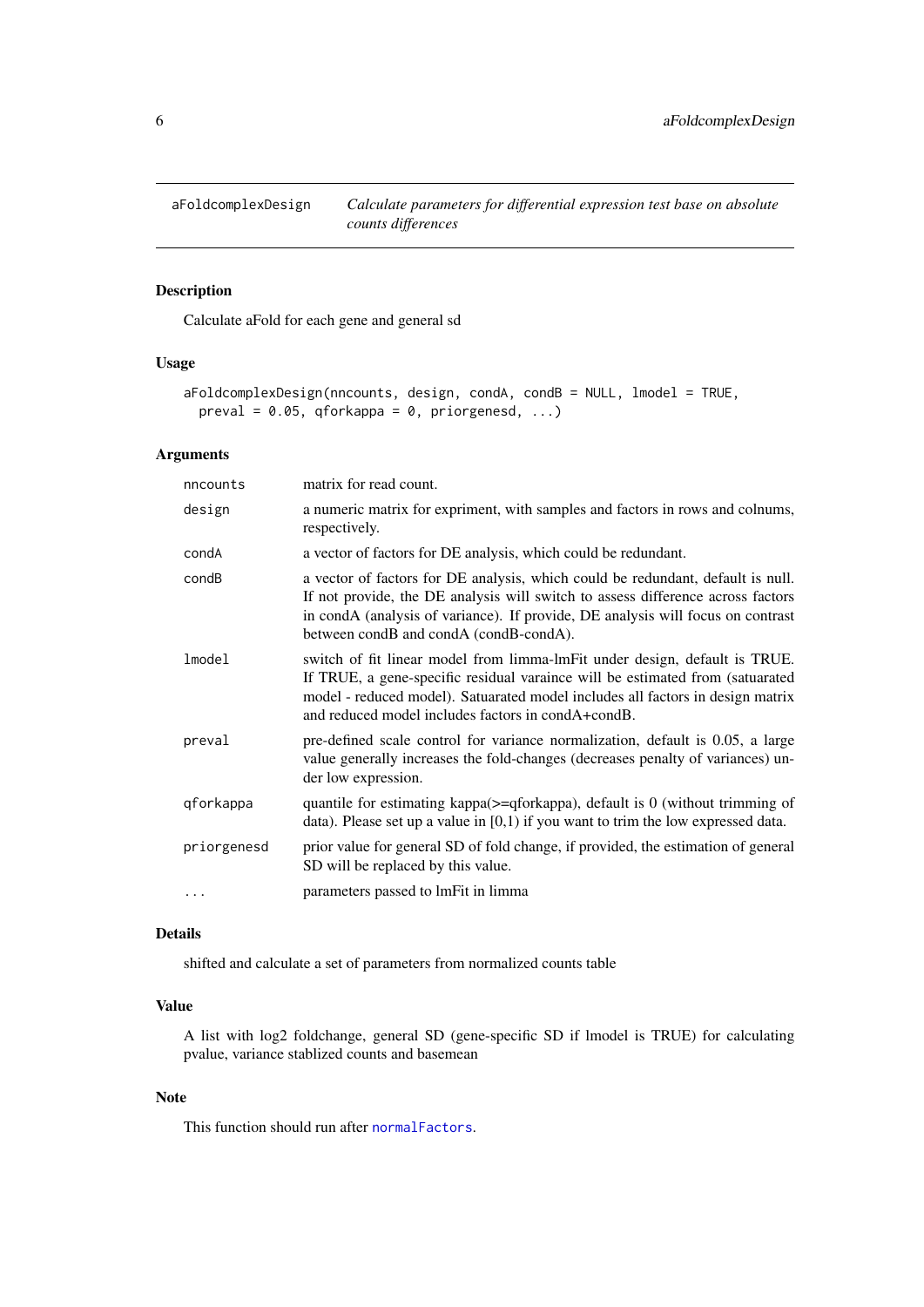#### <span id="page-6-0"></span>callDEs  $\overline{7}$

#### Examples

```
data(simuN5)
groups=factor(simuN5$groups)
obj <- ABSDataSet(counts=simuN5$counts, groups=factor(simuN5$groups))
mtx <- counts(obj,TRUE)
design <- model.matrix(~0+groups)
aFold <- aFoldcomplexDesign(mtx,design,condA=c("groups0"),condB=c("groups1"))
hist(aFold[[1]])
```
<span id="page-6-1"></span>

callDEs *Testing the differential expression by counts difference*

## Description

Using NB distribution to calculate p-value for each gene as well as adjust p-value

#### Usage

callDEs(object, adjmethod = "BH", useaFold = FALSE)

#### Arguments

| object    | an ABSDataSet object.                                                                                                                                                                                                                          |
|-----------|------------------------------------------------------------------------------------------------------------------------------------------------------------------------------------------------------------------------------------------------|
| adjmethod | the method for adjusting p-value, default is 'BH'. For details, see p. adjust. methods.                                                                                                                                                        |
| useaFold  | switch for DE detection through fold-change, which will use a normal distribu-<br>tion $(N(0, sd))$ to test the significance of $log2$ fold-change. The sd is estimated<br>through a quantile function of gamma distribution at callParameter. |

#### Details

This function firstly calls p-value used [pnbinom](#page-0-0) to call pvalue based on sum of counts difference between two groups or used [pnorm](#page-0-0) to call pvalue via log2 fold-change, then adjusts the pvalues via [p.adjust](#page-0-0) method. In addition, it also shrink the log2 fold-change towards a common dispersion after pvalue calling.

## Value

an [ABSDataSet](#page-1-1) object with additional elements: shrinked log2 fold-change, pvalue and adjusted p-value, denoted by foldChange pvalue and adj-pvalue, respectively. Use the [results](#page-20-1) method to get access it.

## Note

this function should run after [callParameter](#page-7-1)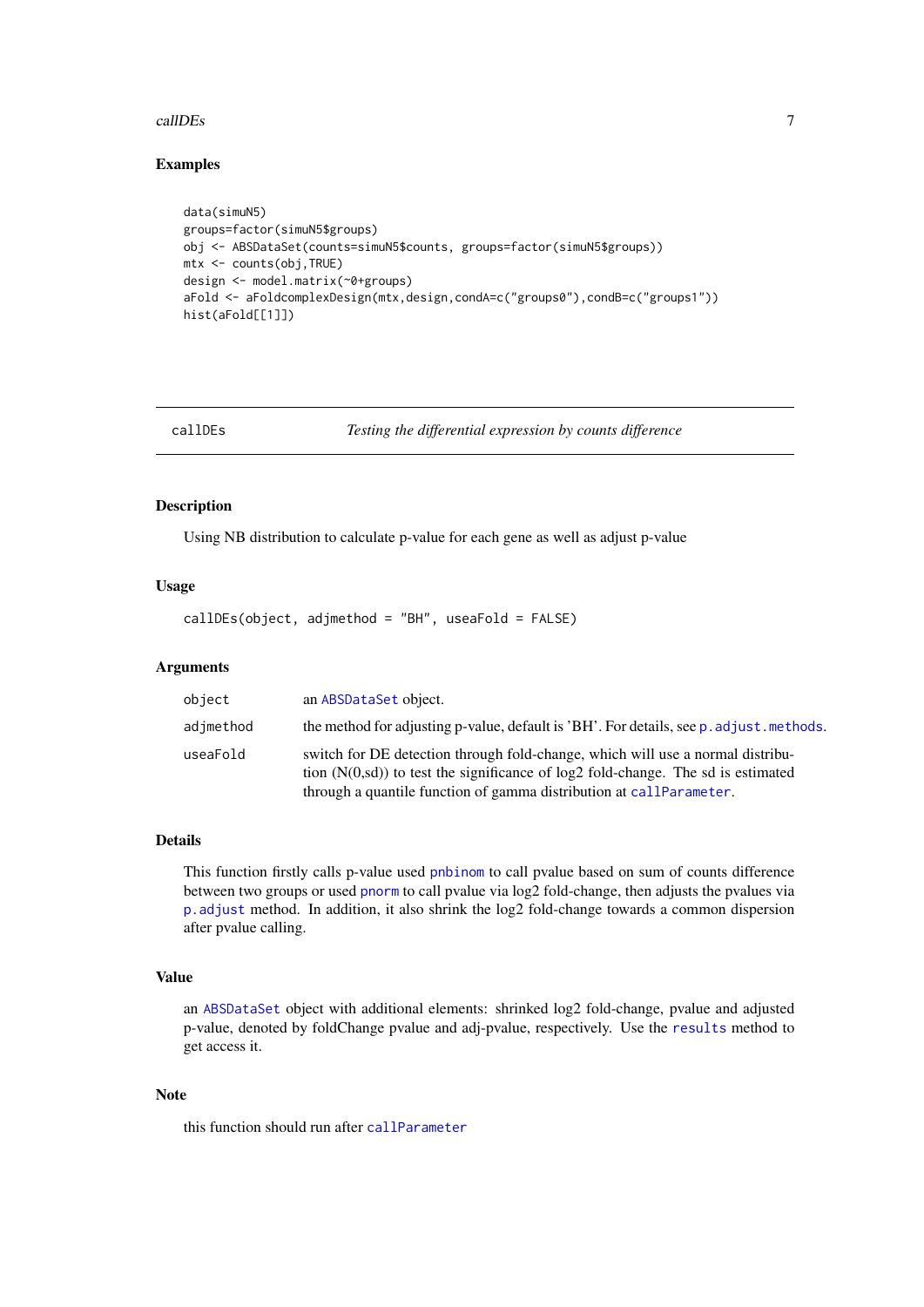#### Examples

```
data(simuN5)
obj <- ABSDataSet(counts=simuN5$counts, groups=factor(simuN5$groups))
obj <- normalFactors(obj)
obj <- callParameter(obj)
obj <- callDEs(obj)
head(results(obj))
```
callParameter *Calculate parameters for differential expression test base on absolute counts differences*

## Description

Calculate parameters for each gene (the moderating basemean, dispersions, moderated fold-change and general sd)

#### Usage

```
callParameter(object, replaceOutliers = TRUE, ...)
```
#### Arguments

| object                  | a ABSDataSet object.                             |  |
|-------------------------|--------------------------------------------------|--|
| replaceOutliers         |                                                  |  |
|                         | switch for outlier replacement, default is TRUE. |  |
| $\cdot$ $\cdot$ $\cdot$ | parameters past to ReplaceOutliersByMAD          |  |

## Details

shifted and calculate a set of parameters from normalized counts table before [callDEs](#page-6-1)

## Value

A ABSDataSet object with absolute differences, basemean, mean of each group, variance, log2 of foldchange, named as 'absD', 'baseMean', 'Amean', 'Bmean', 'Variance' and 'foldChange', respectively. Use the [results](#page-20-1) to get access it and [plotDifftoBase](#page-18-1) to plot it.

#### Note

This function should run after [normalFactors](#page-16-1) or providing size factors.

```
data(simuN5)
obj <- ABSDataSet(counts=simuN5$counts, groups=factor(simuN5$groups))
obj <- normalFactors(obj)
obj <- callParameter(obj)
head(results(obj,c("foldChange","absD","baseMean")))
plotDifftoBase(obj)
```
<span id="page-7-0"></span>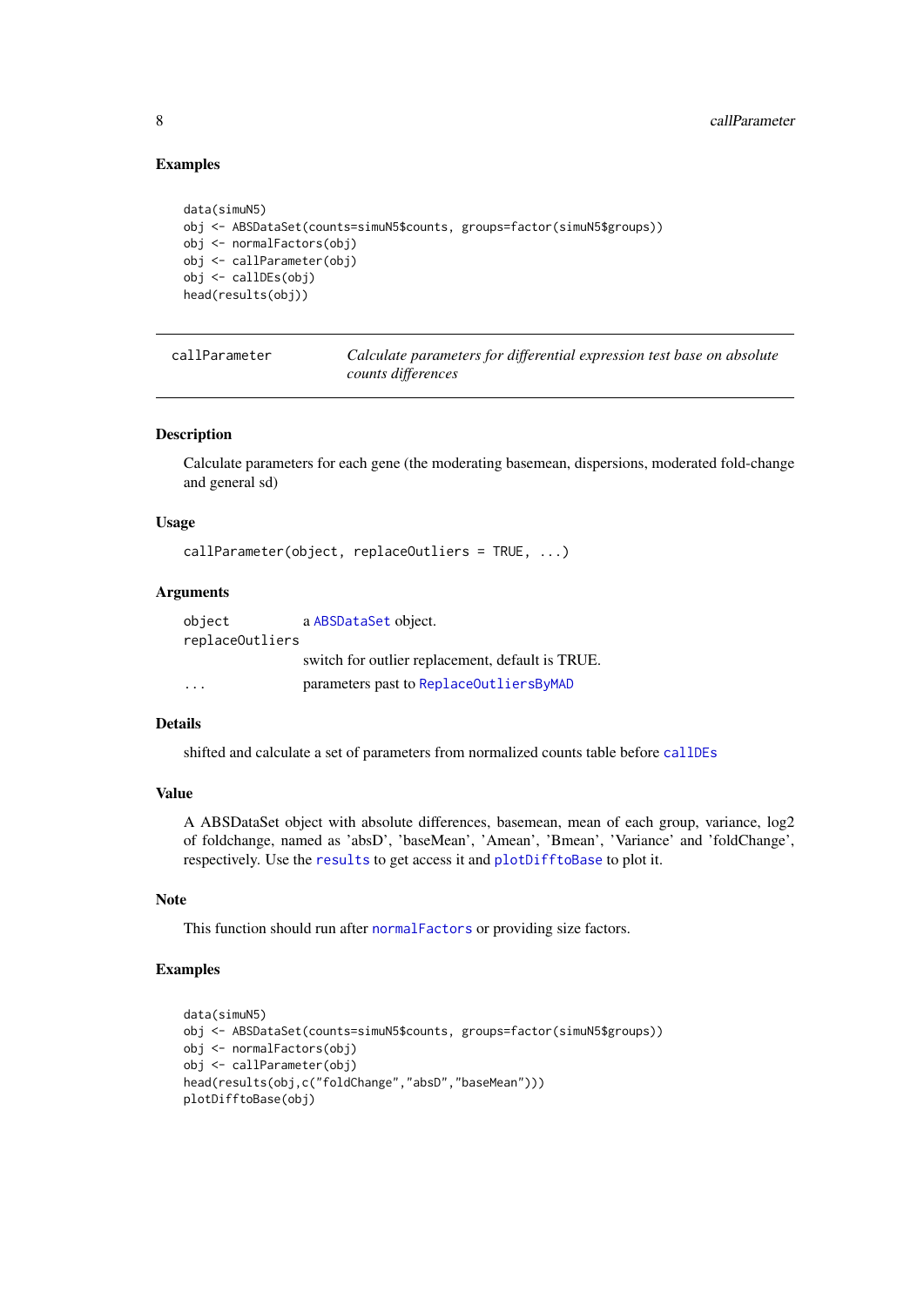<span id="page-8-0"></span>callParameterwithoutReplicates

*Calculate parameters for differential expression test base on absolute counts differences without replicates*

#### Description

Calculate parameters for each gene (the moderating basemean and dispersions), without replicates

#### Usage

callParameterwithoutReplicates(object)

#### Arguments

object a [ABSDataSet](#page-1-1) object.

## Details

buliding a pseudo group to esitimate parameter by mean difference. shifted and calculate a set of parameters from normalized counts table before [callDEs](#page-6-1)

#### Value

A ABSDataSet object with absolute differences, basemean, mean of each group, variance, log2 of foldchange, named as 'absD', 'baseMean', 'Amean', 'Bmean', 'Variance' and 'foldChange', respectively. Use the [results](#page-20-1) to get access it

#### Note

This function should run after [normalFactors](#page-16-1) or providing size factors. This function firstly constructs an expression level depended fold-change cutoffs and then separate the data into two groups. The group with fold-change less than cutoffs is used to training the dispersion. However, the cutoff might be too small when applied on data set without or with less DEs. To avoid it, we set a prior value  $(0.5)$  to it.

```
data(simuN5)
obj <- ABSDataSet(counts=(simuN5$counts)[,c(1,2)], groups=factor(c(1,2)))
obj <- normalFactors(obj)
obj <- callParameterwithoutReplicates(obj)
obj <- callDEs(obj)
head(results(obj))
```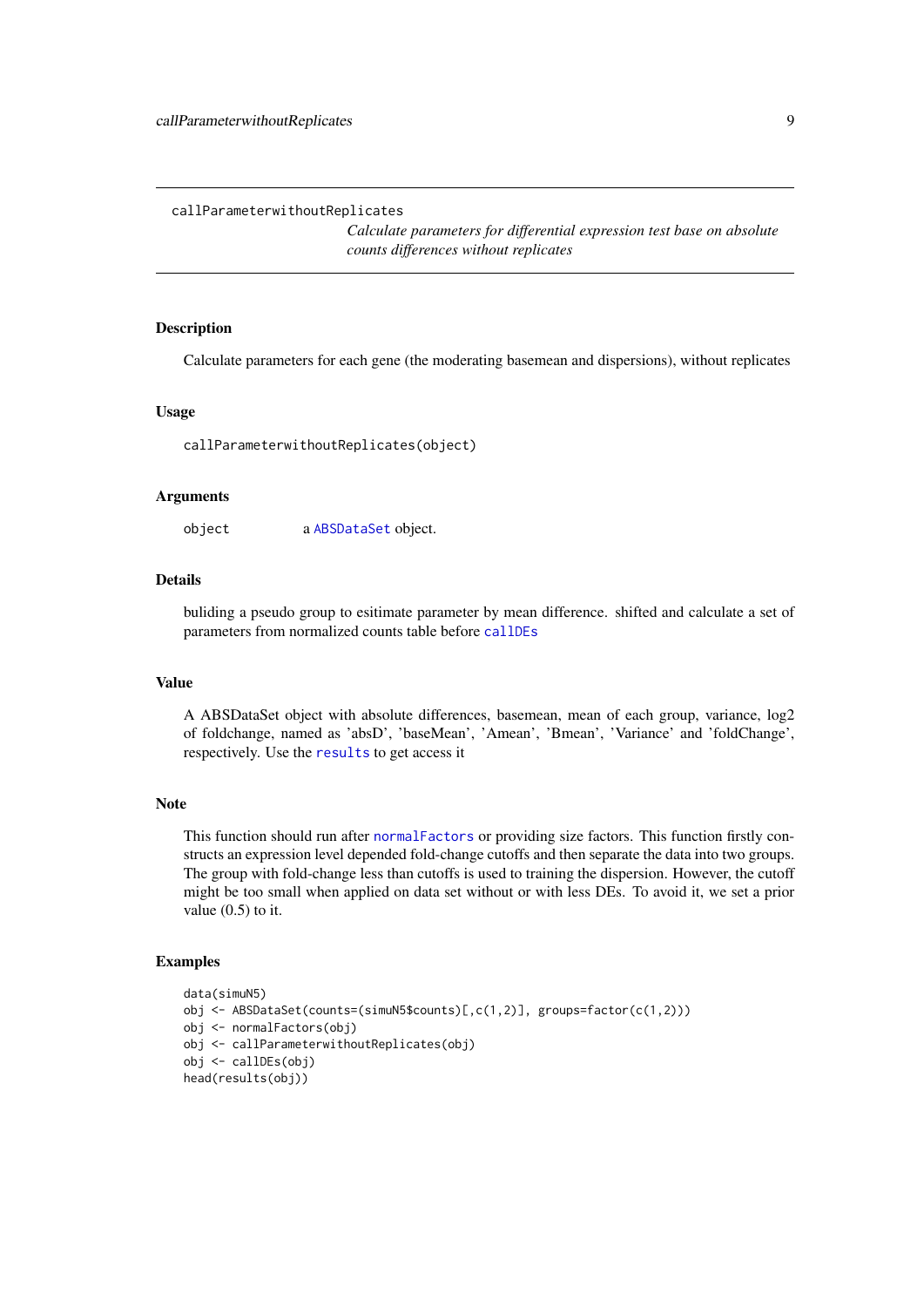<span id="page-9-0"></span>

Accessors for the 'counts' slot of a ABSDataSet object, return a matrix

## Usage

```
## S4 method for signature 'ABSDataSet'
counts(object,norm=FALSE)
```

```
## S4 replacement method for signature 'ABSDataSet,matrix'
counts(object)<-value
```
# Arguments

| object | a ABSDataSet object.                                                       |
|--------|----------------------------------------------------------------------------|
| norm   | logical indicating whether or not to normalize the counts before returning |
| value  | an numeric matrix                                                          |

# Details

The counts slot holds the count data as a matrix of non-negative integer count values, rows and columns for genes and samples, respectively.

## See Also

[sFactors](#page-21-1), [normalFactors](#page-16-1)

#### Examples

```
data(simuN5)
obj <- ABSDataSet(counts=simuN5$counts, groups=factor(simuN5$groups))
head(counts(obj))
counts(obj) <- matrix(1:50,nrow=5,ncol=10)
head(counts(obj))
```
estimateSizeFactorsForMatrix

*Low-level function to estimate size factors with robust regression.*

## Description

This function is borrowed from DESeq.

```
estimateSizeFactorsForMatrix(counts, locfunc = median)
```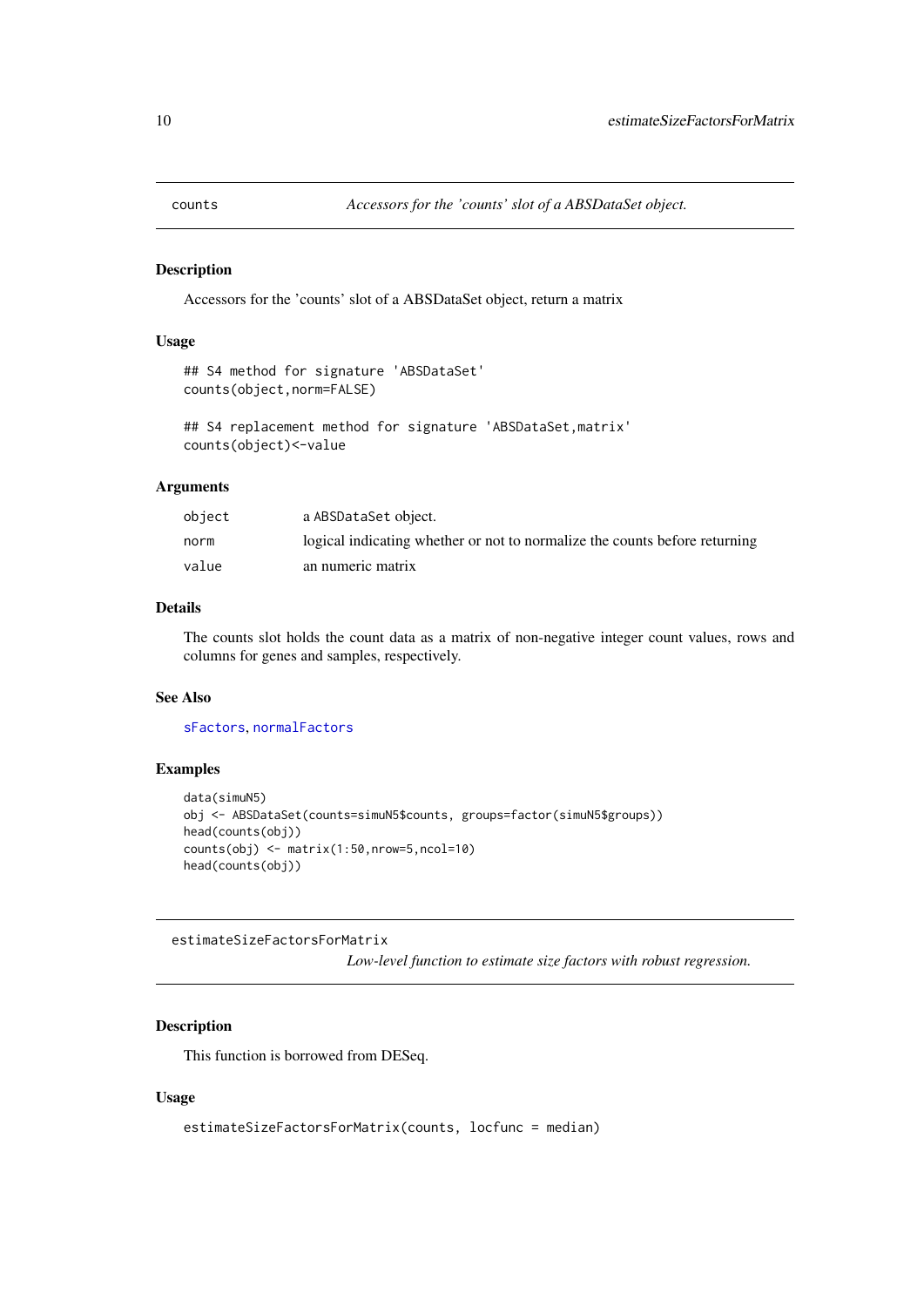#### <span id="page-10-0"></span>excounts and the contract of the contract of the contract of the contract of the contract of the contract of the contract of the contract of the contract of the contract of the contract of the contract of the contract of t

#### Arguments

| counts  | a matrix or data frame of counts, <i>i.e.</i> , non-negative integer values    |
|---------|--------------------------------------------------------------------------------|
| locfunc | a function to compute a location for a sample. By default, the median is used. |

#### Details

Given a matrix or data frame of count data, this function estimates the size factors as follows: Each column is divided by the geometric means of the rows. The median (or, if requested, another location estimator) of these ratios (skipping the genes with a geometric mean of zero) is used as the size factor for this column. Typically, you will not call this function directly.

#### Value

a vector with the estimates size factors, one element per column

#### Author(s)

Simon Anders

#### References

Simon Anders, Wolfgang Huber: Differential expression analysis for sequence count data. Genome Biology 11 (2010) R106, <http://dx.doi.org/10.1186/gb-2010-11-10-r106>

#### Examples

data(simuN5) dat <- simuN5 estimateSizeFactorsForMatrix(dat\$counts)

<span id="page-10-1"></span>excounts *Accessors for the 'excounts' slot of a ABSDataSet object.*

#### Description

Accessors for the 'excounts' slot of a ABSDataSet object, return a matrix

## Usage

```
## S4 replacement method for signature 'ABSDataSet,matrix'
excounts(object)<-value
```
## Arguments

| object | a ABSDataSet object. |
|--------|----------------------|
| value  | an numeric matrix    |

## Details

The excounts slot holds the nomarlized (trimmed or not) count data as a matrix of non-negative integer count values, rows and columns for genes and samples, respectively.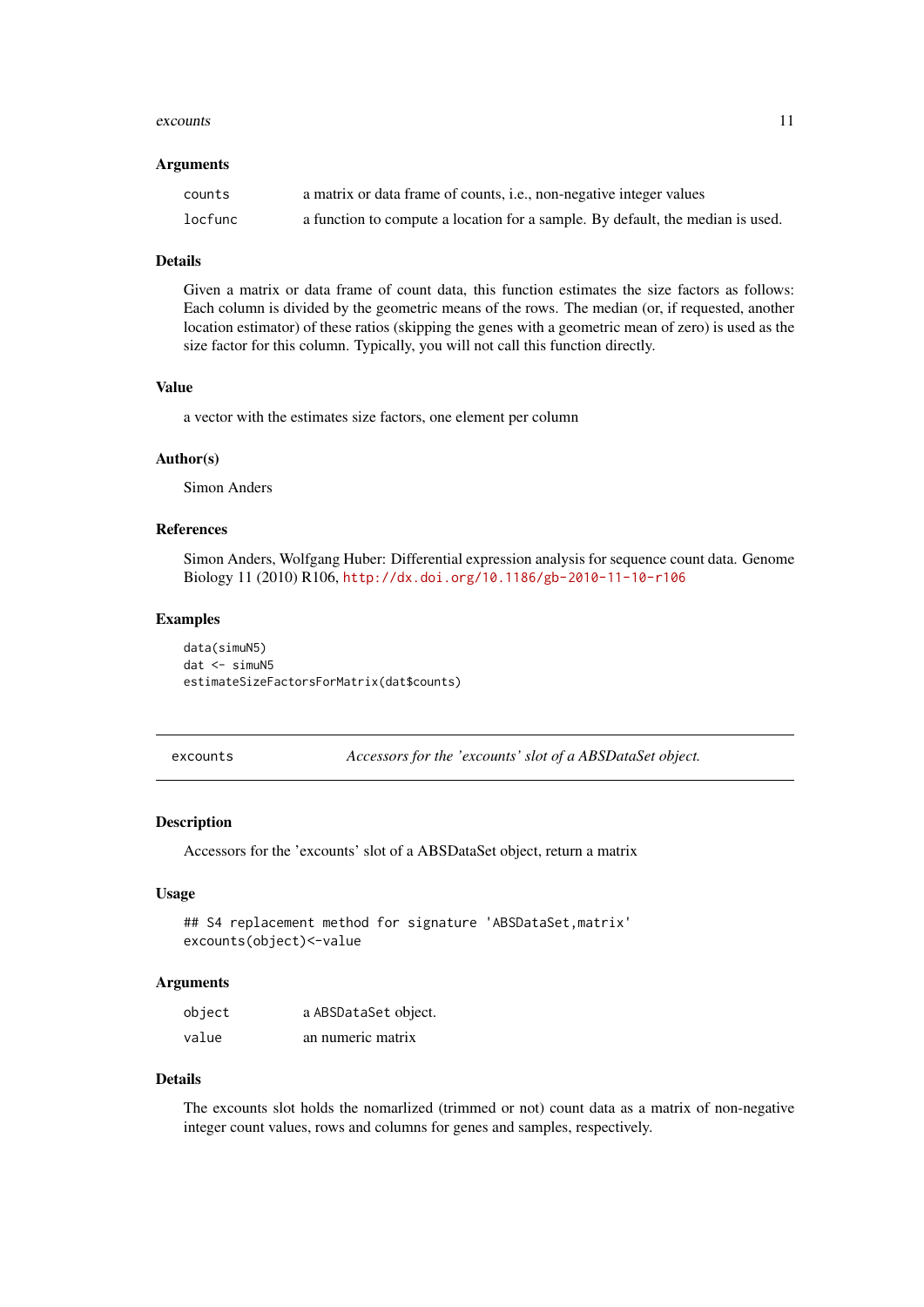## See Also

[ABSDataSet](#page-1-1), [ReplaceOutliersByMAD](#page-19-1)

#### Examples

```
data(simuN5)
obj <- ABSDataSet(counts=simuN5$counts, groups=factor(simuN5$groups))
obj <- normalFactors(obj)
obj <- ReplaceOutliersByMAD(obj)
head(excounts(obj))
```
<span id="page-11-1"></span>

| genAFold |  |
|----------|--|
|----------|--|

Calculate parameters for differential expression test base on absolute *counts differences*

## Description

Calculate aFold for each gene and general sd

#### Usage

```
genAFold(nncounts, cond, preval = 0.05, qforkappa = 0, pair = FALSE,
 priorgenesd)
```
#### Arguments

| nncounts    | matrix for read count.                                                                                                                                                                   |
|-------------|------------------------------------------------------------------------------------------------------------------------------------------------------------------------------------------|
| cond        | factor for conditions. If provide only one condition, fold-change estimation will<br>be suppressed.                                                                                      |
| preval      | pre-defined scale control for variance normalization, default is 0.05, a large<br>value generally increases the fold-changes (decreases penalty of variances) un-<br>der low expression. |
| qforkappa   | quantile for estimating kappa( $>=$ qforkappa), default is 0 (without trimming of<br>data). Please set up a value in $[0,1)$ if you want to trim the low expressed data.                 |
| pair        | switch for paired samples, default is false                                                                                                                                              |
| priorgenesd | prior value for general SD of fold change, if provided, the estimation of general<br>SD will be replaced by this value.                                                                  |

## Details

shifted and calculate a set of parameters from normalized counts table before [callDEs](#page-6-1)

#### Value

A list with log2 foldchange, general SD for calculating pvalue, variance stabilized counts and expression level adjusted counts (used for PCA analysis)

#### Note

This function should run after [normalFactors](#page-16-1).

<span id="page-11-0"></span>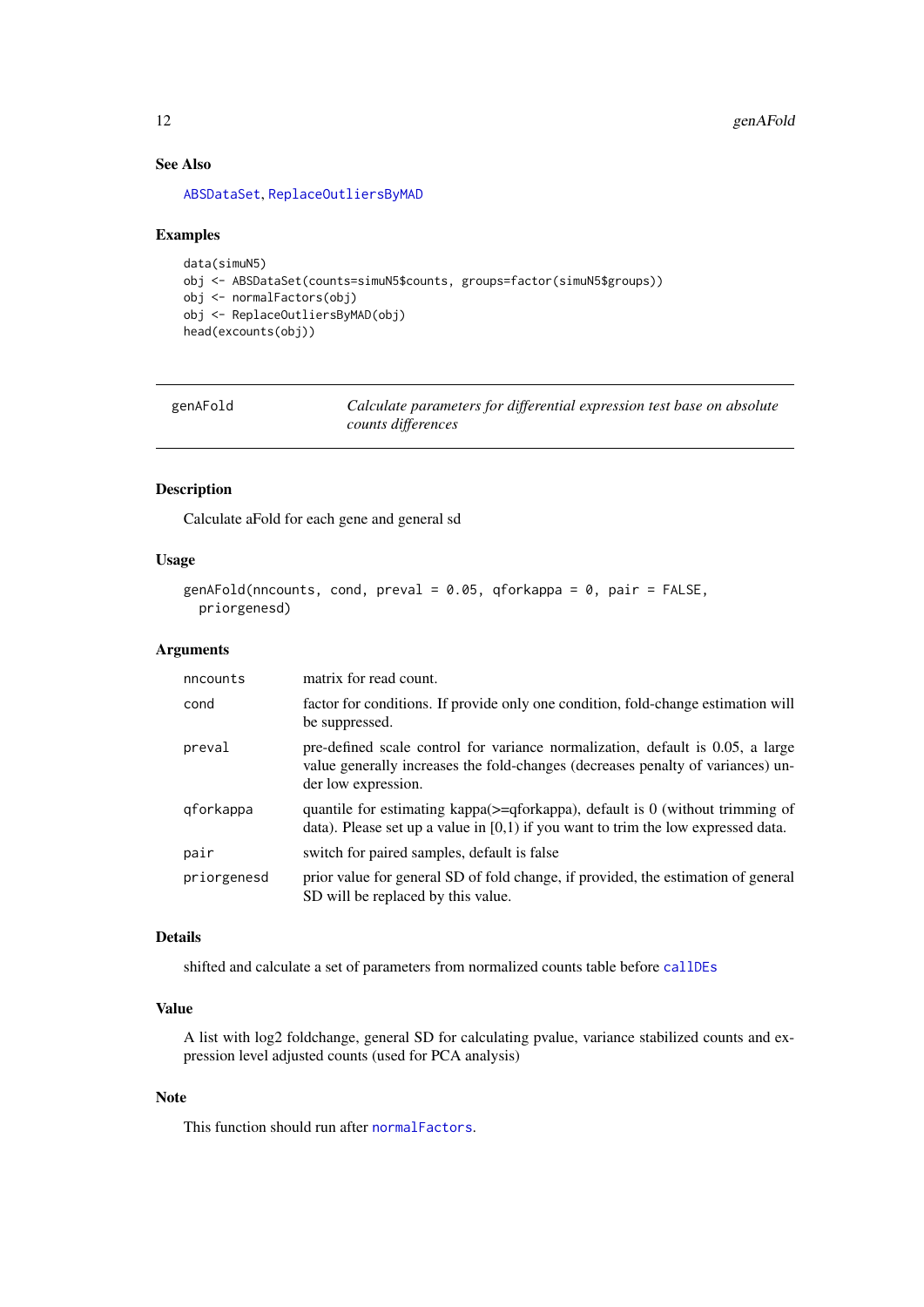#### <span id="page-12-0"></span>groups and the state of the state of the state of the state of the state of the state of the state of the state of the state of the state of the state of the state of the state of the state of the state of the state of the

## Examples

```
data(simuN5)
obj <- ABSDataSet(counts=simuN5$counts, groups=factor(simuN5$groups))
mtx <- counts(obj,TRUE)
aFold <- genAFold(mtx,factor(simuN5$groups))
hist(aFold[[1]])
```
groups *Accessors for the 'groups' slot of a ABSDataSet object.*

## Description

Accessor functions for the 'groups' information in a ABSDataSet object.

## Usage

```
## S4 method for signature 'ABSDataSet'
groups(object)
```

```
## S4 replacement method for signature 'ABSDataSet, factor'
groups(object)<-value
```
#### Arguments

| object | an ABSDataSet object.                                                  |
|--------|------------------------------------------------------------------------|
| value  | a factor object, includes two groups, equal with the number of samples |

## Details

The 'groups' is a factor object, contains the experiment design for differential expression analysis. Its length should be equal with the sample size.

```
data(simuN5)
obj <- ABSDataSet(counts=simuN5$counts, groups=factor(simuN5$groups))
groups(obj)
groups(obj) <- factor(rep(c("A","B"),c(5,5)))
groups(obj)
```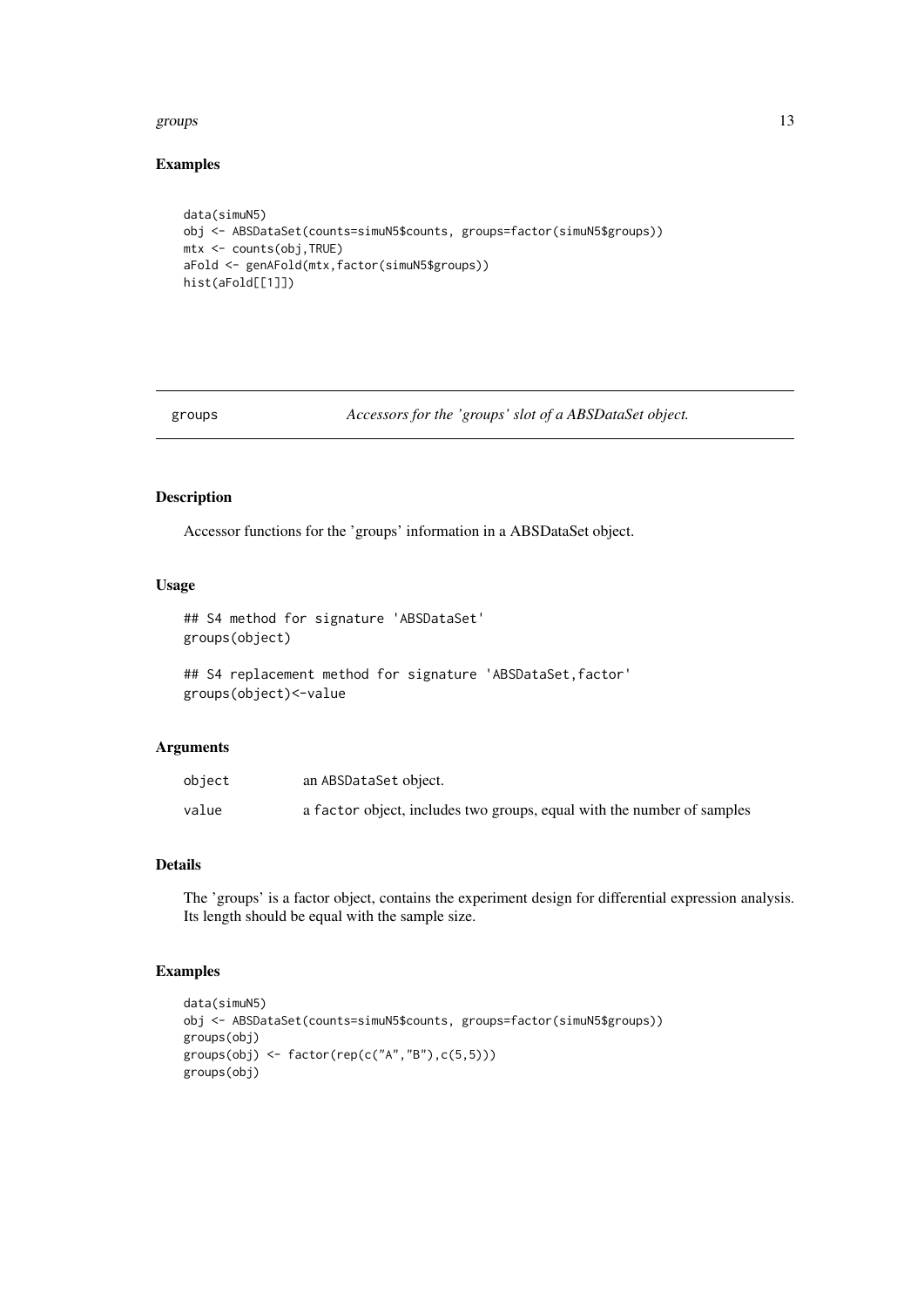<span id="page-13-0"></span>

Accessor functions for the 'LevelstoNormFC' slot of a ABSDataSet object.

# Usage

```
## S4 method for signature 'ABSDataSet'
LevelstoNormFC(object)
```

```
## S4 replacement method for signature 'ABSDataSet, numeric'
LevelstoNormFC(object)<-value
```
## Arguments

| object | an ABSDataSet object.     |
|--------|---------------------------|
| value  | a positive numeric object |

## Details

The 'LevelstoNormFC' is maximal level of average standard deviation in fold-change normalization according to expression level.

## See Also

[ABSDataSet](#page-1-1), [callParameter](#page-7-1)

## Examples

```
data(simuN5)
obj <- ABSDataSet(counts=simuN5$counts, groups=factor(simuN5$groups))
LevelstoNormFC(obj)
LevelstoNormFC(obj) <- 200
LevelstoNormFC(obj)
```
maxRates *Accessors for the 'maxRates' slot of a ABSDataSet object.*

#### Description

Accessor functions for the 'maxRates' slot of a ABSDataSet object.

```
## S4 method for signature 'ABSDataSet'
maxRates(object)
## S4 replacement method for signature 'ABSDataSet,numeric'
maxRates(object)<-value
```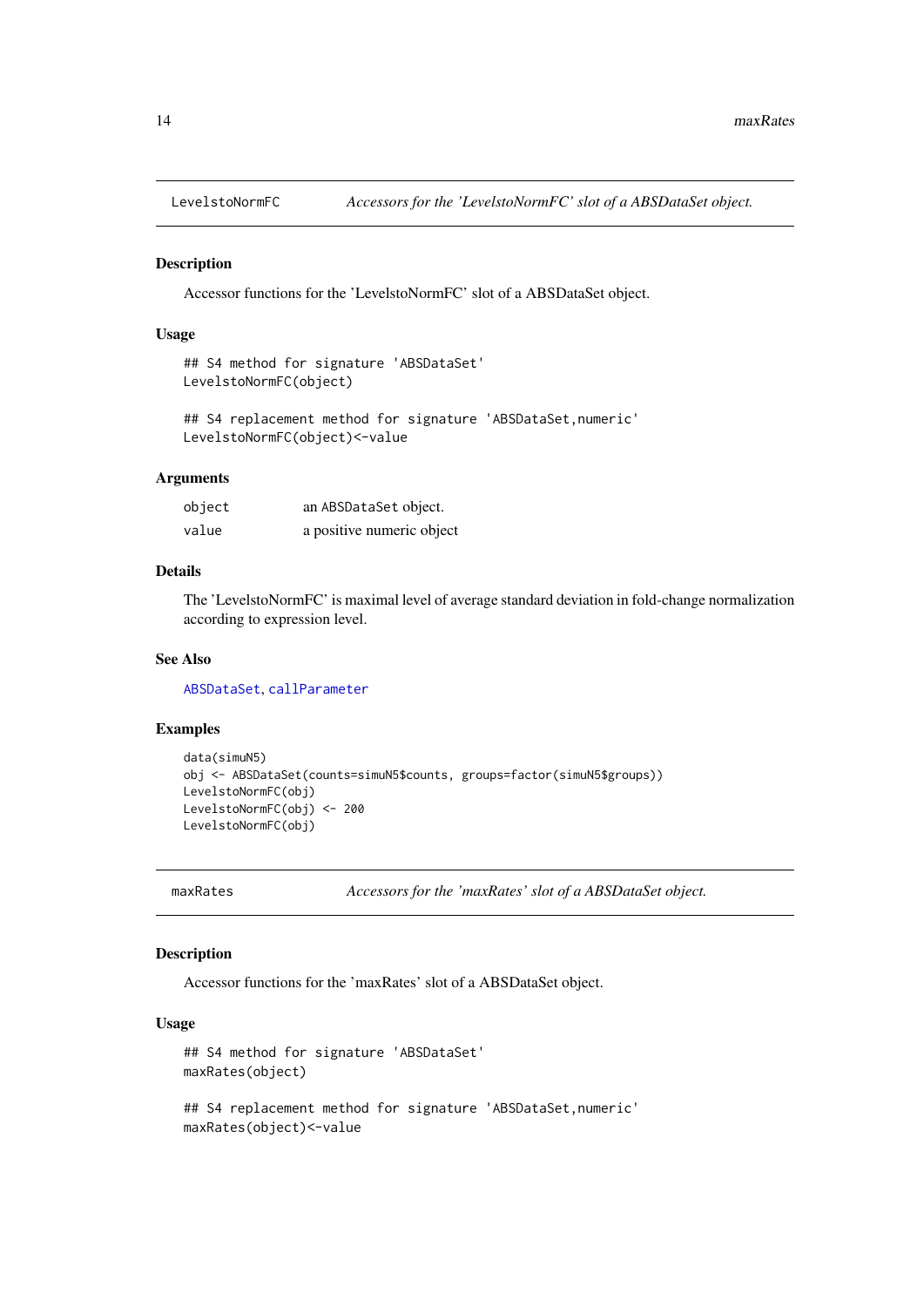## <span id="page-14-0"></span>Arguments

| object | an ABSDataSet object.     |
|--------|---------------------------|
| value  | a positive numeric object |

## Details

The 'maxRates' is the upper bound of rate for baseline of counts difference esitimation.

#### See Also

[callParameter](#page-7-1),[ABSDataSet](#page-1-1)

## Examples

```
data(simuN5)
obj <- ABSDataSet(counts=simuN5$counts, groups=factor(simuN5$groups))
maxRates(obj)
maxRates(obj) <- 0.4
maxRates(obj)
```
minimalDispersion *Accessors for the 'minDispersion' slot of a ABSDataSet object.*

## Description

Accessor functions for the 'minDispersion' slot of a ABSDataSet object.

#### Usage

```
## S4 method for signature 'ABSDataSet'
minimalDispersion(object)
```

```
## S4 replacement method for signature 'ABSDataSet,numeric'
minimalDispersion(object)<-value
```
## Arguments

| object | an ABSDataSet object.     |
|--------|---------------------------|
| value  | a positive numeric object |

#### Details

The 'minimalDispersion' is the penalty of dispersion estimation. User can set the penalty of dispersion by this function

## See Also

[callParameter](#page-7-1),[ABSDataSet](#page-1-1)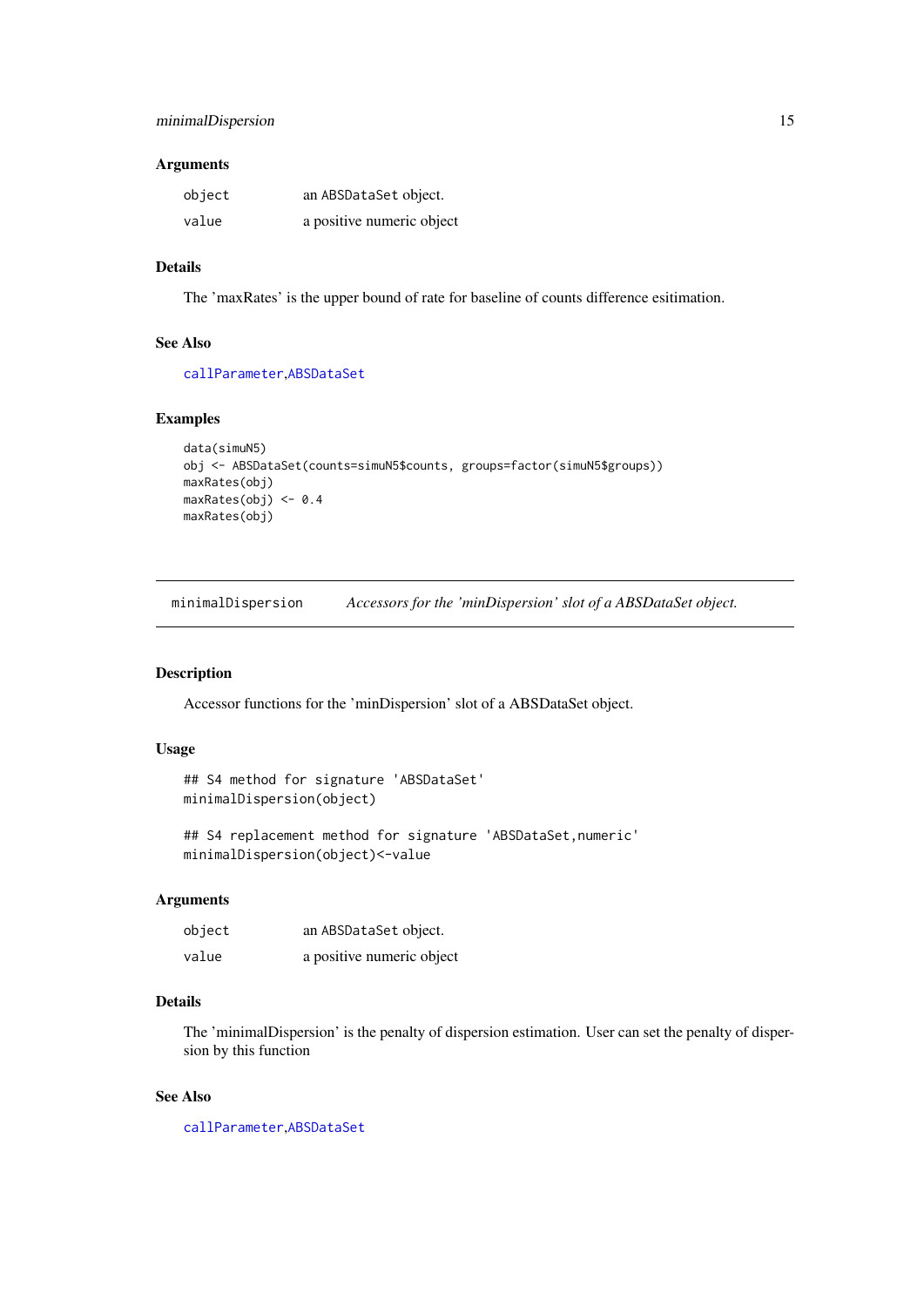## Examples

```
data(simuN5)
obj <- ABSDataSet(counts=simuN5$counts, groups=factor(simuN5$groups))
minimalDispersion(obj)
minimalDispersion(obj) <- 0.2
minimalDispersion(obj)
```
minRates *Accessors for the 'minRates' slot of a ABSDataSet object.*

## Description

Accessor functions for the 'minRates' slot of a ABSDataSet object.

## Usage

```
## S4 method for signature 'ABSDataSet'
minRates(object)
```

```
## S4 replacement method for signature 'ABSDataSet, numeric'
minRates(object)<-value
```
## Arguments

| object | an ABSDataSet object.     |
|--------|---------------------------|
| value  | a positive numeric object |

# Details

The 'minRates' is the lower bound of rate for baseline of counts difference esitimation.

## See Also

[callParameter](#page-7-1),[ABSDataSet](#page-1-1)

```
data(simuN5)
obj <- ABSDataSet(counts=simuN5$counts, groups=factor(simuN5$groups))
minRates(obj)
minRates(obj) <- 0.3
minRates(obj)
```
<span id="page-15-0"></span>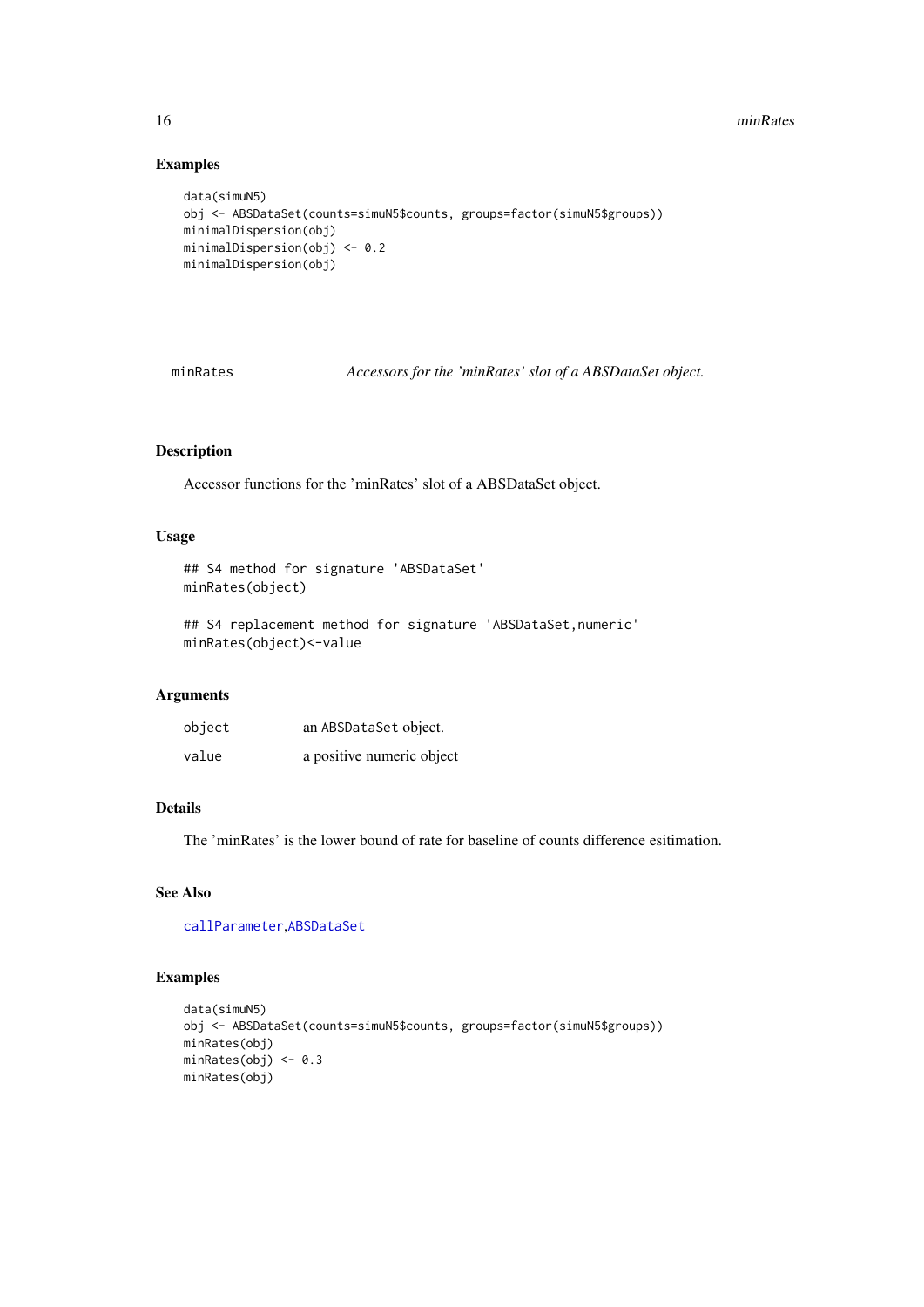<span id="page-16-1"></span><span id="page-16-0"></span>

Function for esitmating size factors

## Usage

```
normalFactors(object)
```
#### Arguments

object a ABSSeq object with element of 'counts' and 'normMethod', see the constructor functions [ABSDataSet](#page-1-1).

## Details

Given a matrix of count data, this function esitmates the size factors by selected method. It aslo provides four different methods for normalizing according to user-defined size factors, total reads, up quantile (75

#### Value

a ABSDataSet object with the estimates size factors, one element per column. Use the [sFactors](#page-21-1) to show it.

#### Examples

```
data(simuN5)
obj <- ABSDataSet(counts=simuN5$counts, groups=factor(simuN5$groups))
obj <- normalFactors(obj)
sFactors(obj)
```
normMethod *Accessors for the 'normMethod' slot of a ABSDataSet object.*

#### Description

Accessor functions for the 'normMethod' information in a ABSDataSet object.

#### Usage

```
## S4 method for signature 'ABSDataSet'
normMethod(object)
```
## S4 replacement method for signature 'ABSDataSet, character' normMethod(object)<-value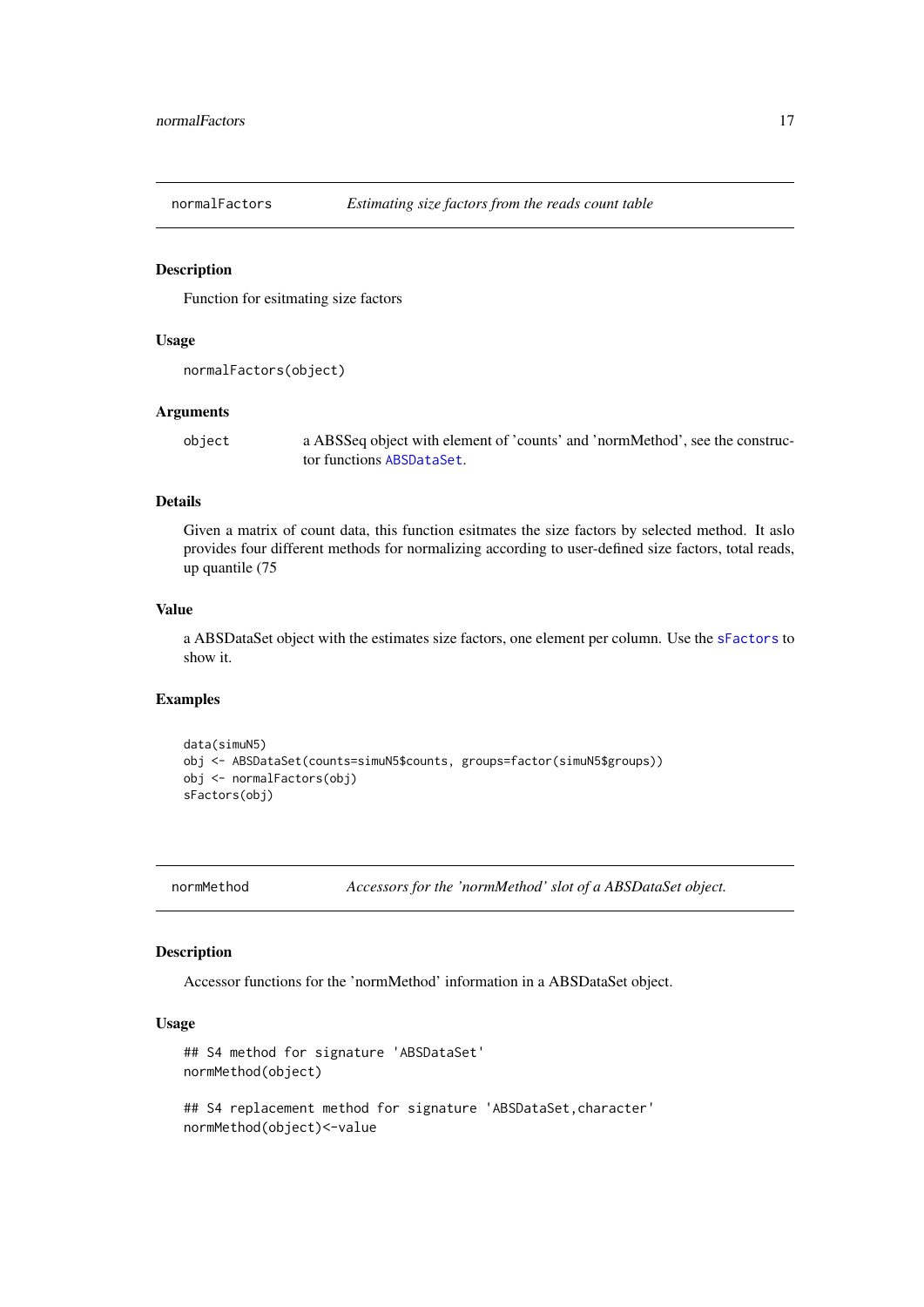<span id="page-17-0"></span>18 **pairs and the contract of the contract of the contract of the contract of the contract of the contract of the contract of the contract of the contract of the contract of the contract of the contract of the contract of** 

#### Arguments

| object | an ABSDataSet object.                                                                                               |
|--------|---------------------------------------------------------------------------------------------------------------------|
| value  | a character object, should be one of 'user', 'qtoatl', 'total', 'quartile' and 'geo-<br>metric'. See normal Factors |

#### Details

The 'normMethod' is the method for calculating the size factors. Currently, Four methods: 'user', 'qtoatl', 'total', 'quartile' and 'DESeq' are available.

## Examples

```
data(simuN5)
obj <- ABSDataSet(counts=simuN5$counts, groups=factor(simuN5$groups))
normMethod(obj)
normMethod(obj) <- "geometric"
normMethod(obj)
```
paired *Accessors for the 'paired' slot of a ABSDataSet object.*

#### Description

Accessors for the 'paired' slot of a ABSDataSet object, return a logical value

#### Usage

```
## S4 method for signature 'ABSDataSet'
paired(object)
```

```
## S4 replacement method for signature 'ABSDataSet,logical'
paired(object)<-value
```
## Arguments

| object | a ABSDataSet object.                                    |
|--------|---------------------------------------------------------|
| value  | value a boolean object, should be either TRUE or FALSE. |

# Details

The 'paired' is the switch for differential expression detection among paired samples, with a boolean value: TRUE or FALSE (default). When "paired" is TRUE, the replicates in each group should be equal.

```
data(simuN5)
obj <- ABSDataSet(counts=simuN5$counts, groups=factor(simuN5$groups))
paired(obj)
paired(obj) <- TRUE
paired(obj)
```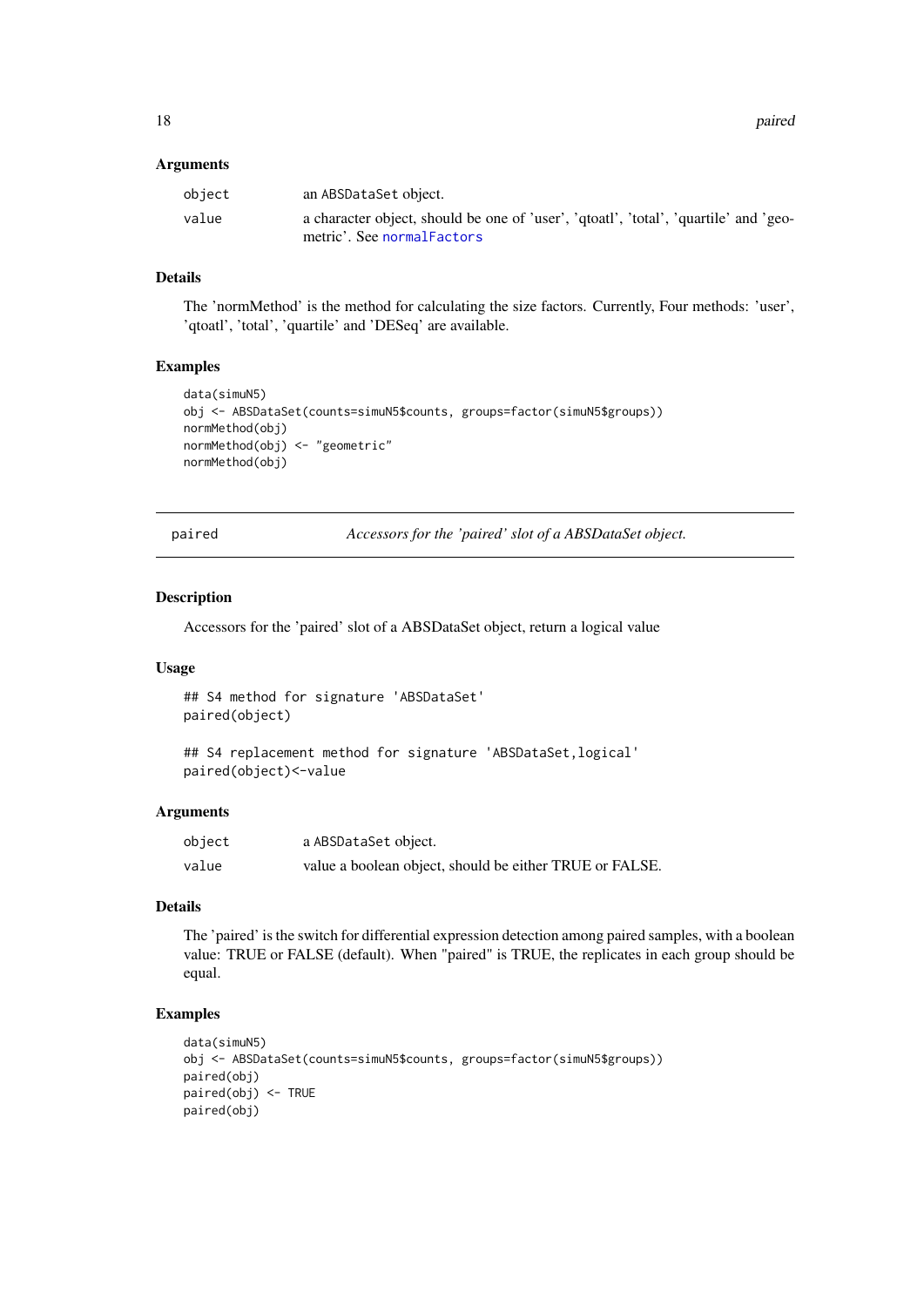<span id="page-18-1"></span><span id="page-18-0"></span>

Plot absolute differencs against expression levels

### Usage

```
plotDifftoBase(object, foldname = "foldChange", adj.pcut = 0.05,
 cols = c("black", "red"), pch = 16, xlab = "log2 of Expression level",
 ylab = "log2 fold-change", ...)
```
## Arguments

| object     | a ABSDataSet                                                                            |
|------------|-----------------------------------------------------------------------------------------|
| foldname   | indicates kind of fold-change in plotting, default is 'foldChange', see results         |
| adj.pcut   | cutoff for differential expressed genes, marked by different color, default is 0.05     |
| cols       | the colors to mark the non-DE and DE genes, defualt is black and red, respec-<br>tively |
| pch        | pch, default is 16                                                                      |
| xlab       | xlab, default is 'log2 of Expression level'                                             |
| ylab       | ylab, default is 'log2 fold-change'                                                     |
| $\cdots$ , | further arguments to plot                                                               |

## Details

Plot absolute differencs against expression levels and mark the gene with a color at a given cutoff of fold-change

## Examples

```
data(simuN5)
obj <- ABSDataSet(counts=simuN5$counts, groups=factor(simuN5$groups))
obj <- ABSSeq(obj)
plotDifftoBase(obj)
```
qtotalNormalized *Estimating size factors from the reads count table via ranking*

## Description

Function of qtotal for esitmating size factors

```
qtotalNormalized(ma, qper = 0.95, qst = 0.1, qend = 0.95, qstep = 0.01,
 qbound = 0.05, mcut = 4, qcl = 1.5)
```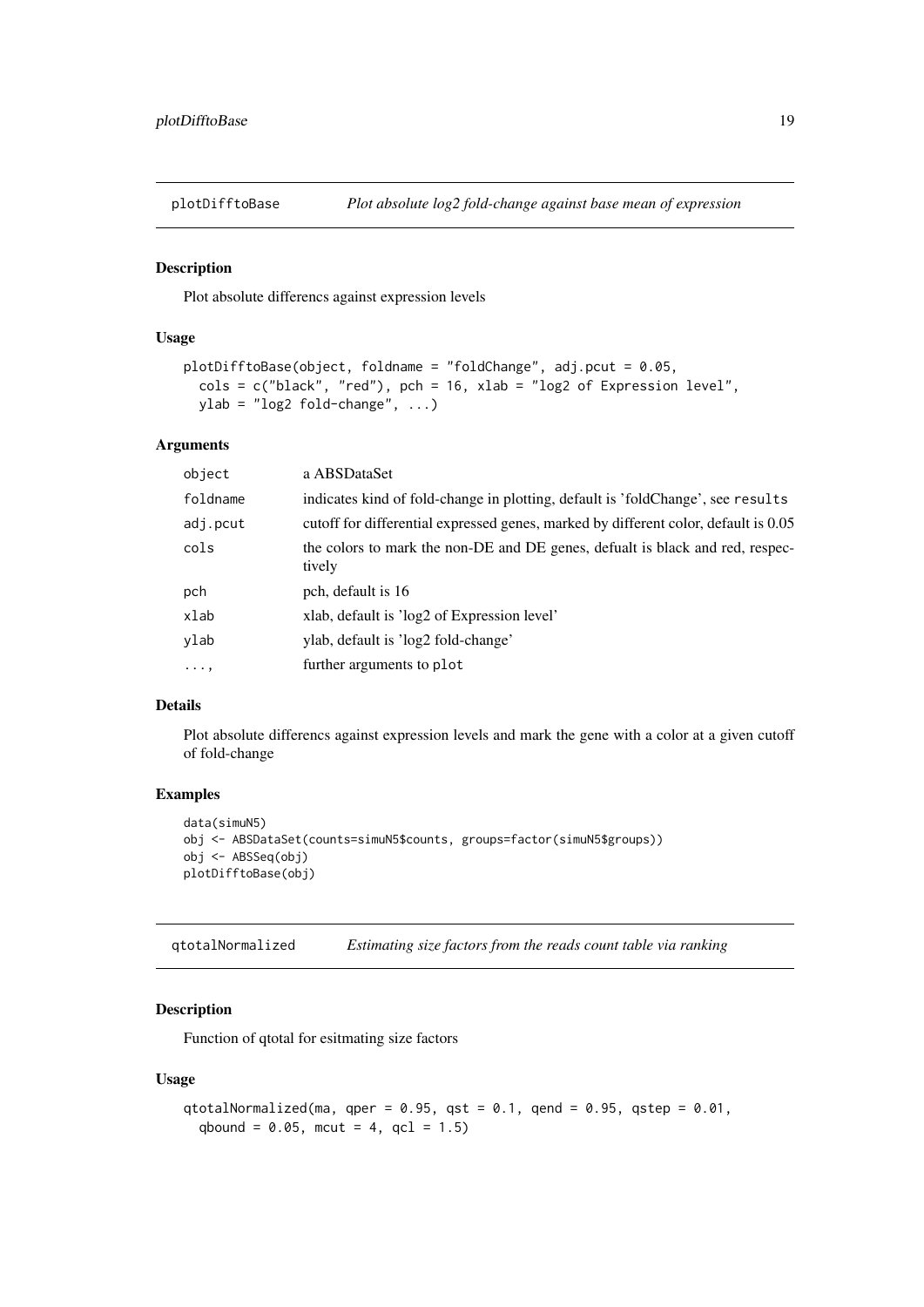## <span id="page-19-0"></span>Arguments

| ma     | a count matrix                                                                                                                            |
|--------|-------------------------------------------------------------------------------------------------------------------------------------------|
| qper   | quantile for assessing dispersion of data, default is 0.95, which serves to avoid<br>outliers, should in $(0,1]$                          |
| gst    | start of quantile for estimating $cv$ ratio, should be in $[0,1]$ , default is $0.1$                                                      |
| qend   | end of quantile for estimating cv ratio, should be in [qbound,1-qbound], default<br>is.95                                                 |
| gstep  | step of quantile for estimating cv ratio (sliding window), should be in $(0,1]$ ,<br>default is 0.01                                      |
| qbound | window size for estimating cv and shifted size factor, default is 0.05, a smaller<br>window size is suitable if number of genes is large. |
| mcut   | cutoff of mean from sliding window to avoid abnormal cv, should $>=0$ , default<br>is $4$                                                 |
| qcl    | scale for outlier detection, should $>=0$ , default is 1.5                                                                                |

## Details

Given a matrix of count data, this function esitmates the size factors by qtotal method, which is based on assessing DE (CV) and ranking. The CV is estimated via sliding window.

#### Value

a vector with the estimates size factors, one element per column

## Examples

```
data(simuN5)
counts <- simuN5$counts
qtotalNormalized(counts)
```
<span id="page-19-1"></span>ReplaceOutliersByMAD *Replacing outliers by moderated MAD*

# Description

Function for replacing the outliers by MAD

```
ReplaceOutliersByMAD(object, replaceOutlier = TRUE, cutoff = 2,
 baseMean = 100, limitMad = 0.707, spriors = 2, Caseon = TRUE, ...)
```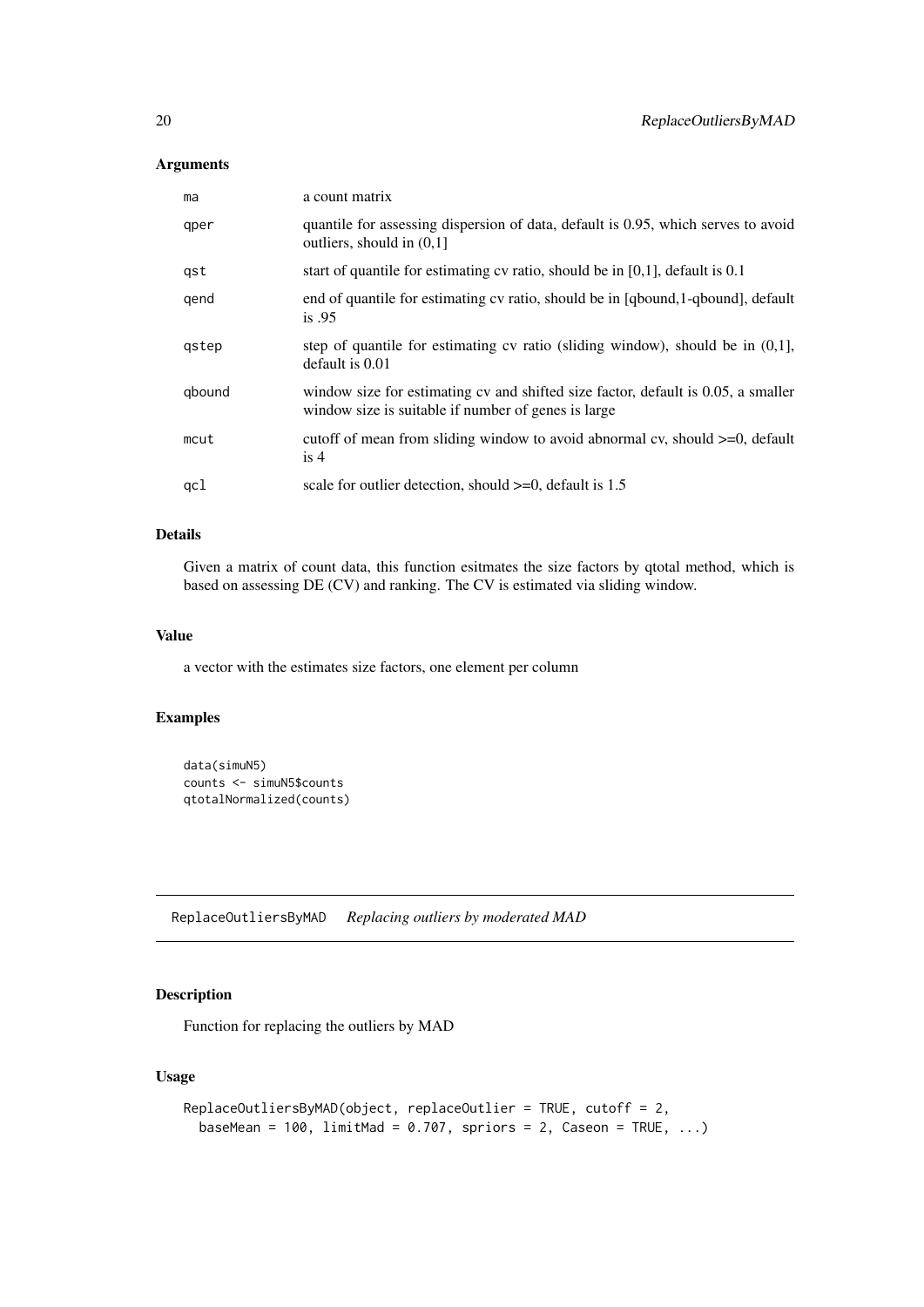#### <span id="page-20-0"></span>results 21

#### Arguments

| object   | a ABSSeq object with element of 'counts' and 'normMethod', see the construc-<br>tor functions ABSDataSet.                                  |
|----------|--------------------------------------------------------------------------------------------------------------------------------------------|
|          | replace Outlier switch for replacing, default is TRUE.                                                                                     |
| cutoff   | cutoff of moderating MAD for outliers, default is 2                                                                                        |
| baseMean | parameter for limiting the trimming at low expression level by baseMean/(sample<br>size), default is 100.                                  |
| limitMad | the minimal prior for moderating MAD, default is set to 0.707, which is usually<br>the highest standard deviation at expression level of 1 |
| spriors  | prior weight size for prior MAD, default is 2                                                                                              |
| Caseon   | switch for dealing with outlier trimming at sample size of 2                                                                               |
| $\ddots$ | reserved parameters                                                                                                                        |

# Details

Given a matrix of count data, this function replacing the outliers by MAD. Noticely, this function also provides part of parameters for DEs calling. It is called by [callParameter](#page-7-1)

## Value

a ABSDataSet object with normalized counts after trimming (replaceOutlier=TRUE) or not (replaceOutlier=FALSE). Use the [excounts](#page-10-1) to show it. Use [results](#page-20-1) with name 'trimmed' to view the trimming status.

## Examples

```
data(simuN5)
obj <- ABSDataSet(counts=simuN5$counts, groups=factor(simuN5$groups))
obj <- normalFactors(obj)
obj <- ReplaceOutliersByMAD(obj)
head(excounts(obj))
head(results(obj,c("trimmed")))
```
<span id="page-20-1"></span>results *Accessor functions for the result from a ABSDataSet*

## Description

Accessor functions for the result from a ABSDataSet by given names

```
## S4 method for signature 'ABSDataSet'
results(object, cnames = c("Amean", "Bmean",
  "baseMean", "absD", "Variance", "rawFC", "lowFC", "foldChange", "pvalue",
 "adj.pvalue", "trimmed"))
```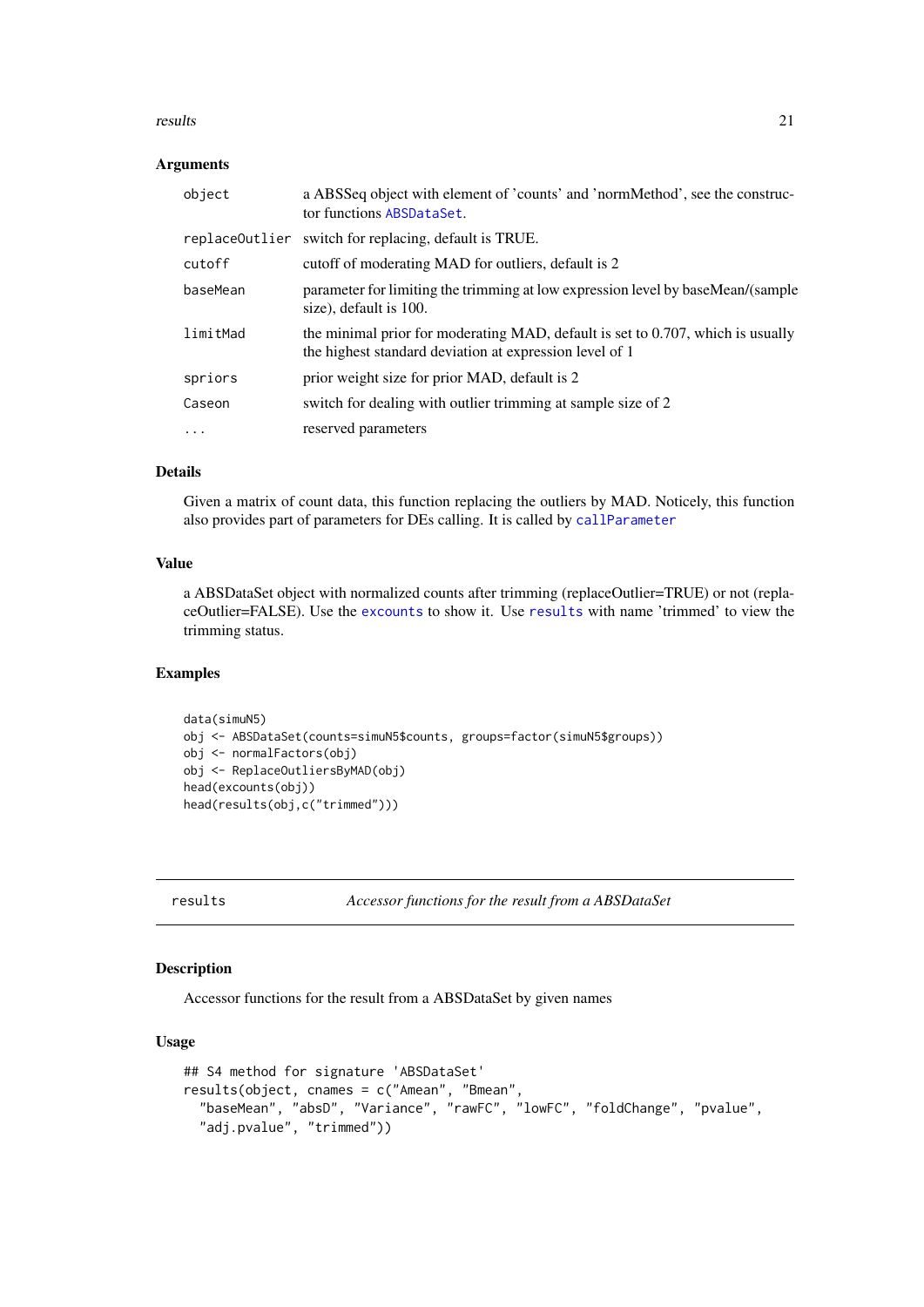## <span id="page-21-0"></span>Arguments

| object | a ABSDataSet                                                                                                                                                                                                                                                                                                                                                                                                                                                                                                                                                                             |
|--------|------------------------------------------------------------------------------------------------------------------------------------------------------------------------------------------------------------------------------------------------------------------------------------------------------------------------------------------------------------------------------------------------------------------------------------------------------------------------------------------------------------------------------------------------------------------------------------------|
| cnames | a vecotr of names for output, which are among: 'Amean', 'Bmean', $log2$ of mean<br>counts for group A and B, "baseMean', estimated mean for absolute counts<br>difference (absD), used for mu in pnbinom 'absD', absolute counts difference<br>in total 'Variance', pooled Variance for two groups 'rawFC', lowFC', 'fold-<br>Change', log2 fold-change of original (Bmean-Amean), corrected by expres-<br>sion level and corrected by both expression level and gene-specific dispersion<br>'pvalue','adj.pvalue', pvalue and adjusted pvalue 'trimmed', number of trimmed'<br>outliers |

## Details

This function returns the result of ABSSeq as a table or a vector depended on the given names, see [ABSSeq](#page-2-1)

#### Value

a table according to canmes.

#### See Also

[ABSSeq](#page-2-1)

## Examples

```
data(simuN5)
obj <- ABSDataSet(counts=simuN5$counts, groups=factor(simuN5$groups))
obj <- normalFactors(obj)
obj <- callParameter(obj)
obj <- callDEs(obj)
head(results(obj))
```
<span id="page-21-1"></span>sFactors *Accessors for the 'sizeFactor' slot of a ABSDataSet object.*

#### Description

Accessor functions for the 'sizeFactor' slot of a ABSDataSet object.

#### Usage

```
## S4 method for signature 'ABSDataSet'
sFactors(object)
```
## S4 replacement method for signature 'ABSDataSet, numeric' sFactors(object)<-value

## Arguments

| object | an ABSDataSet object.                 |
|--------|---------------------------------------|
| value  | a numeric object, one for each sample |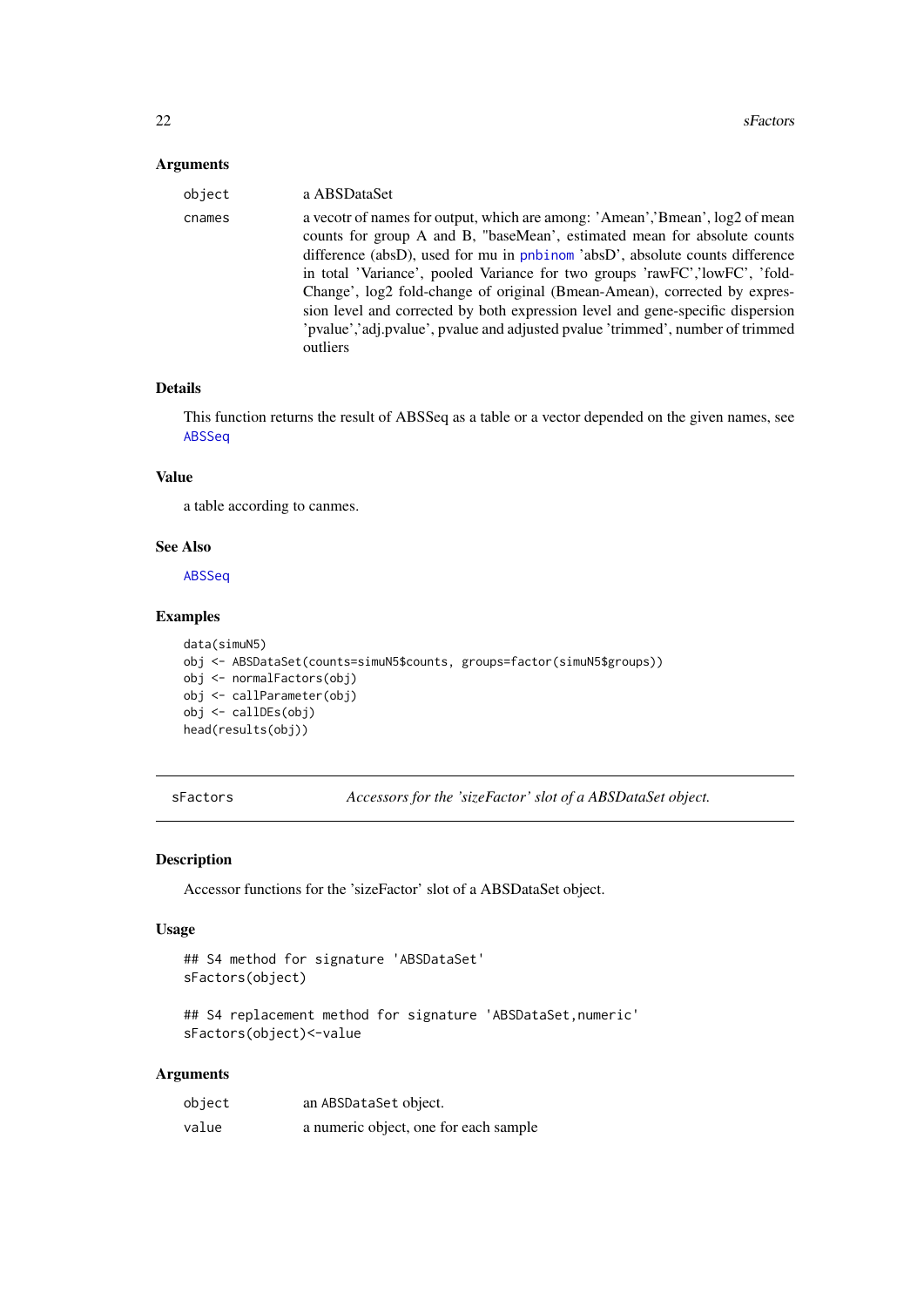#### <span id="page-22-0"></span> $\sin\theta$  23

## Details

The sizeFactors vector assigns to each sample a value, used to normalize the counts in each sample according to selected normMethod.

## See Also

[normalFactors](#page-16-1)

## Examples

```
data(simuN5)
obj <- ABSDataSet(counts=simuN5$counts, groups=factor(simuN5$groups))
obj <- normalFactors(obj)
sFactors(obj)
sfactors(obj) < - runif(10,1,2)sFactors(obj)
```
simuN5 *Simulated study with random outliers*

#### Description

Simulated study with random outliers, include five samples for two groups. It contains counts table, groups and defined differential expression genes.

#### Usage

data(simuN5)

#### Format

The format is: List of 3

\$ counts: integer, reads count matrix

\$ groups: two groups

\$ DEs : differential expression genes

## Details

Multiple each gene with a value from 5-10 by chance at pvalue of 0.05.

#### Source

http://bcf.isb-sib.ch/data/compcodeR/

#### References

Soneson C, Delorenzi M: A comparison of methods for differential expression analysis of RNA-seq data. BMC Bioinformatics 2013, 14(1):91.

## Examples

data(simuN5)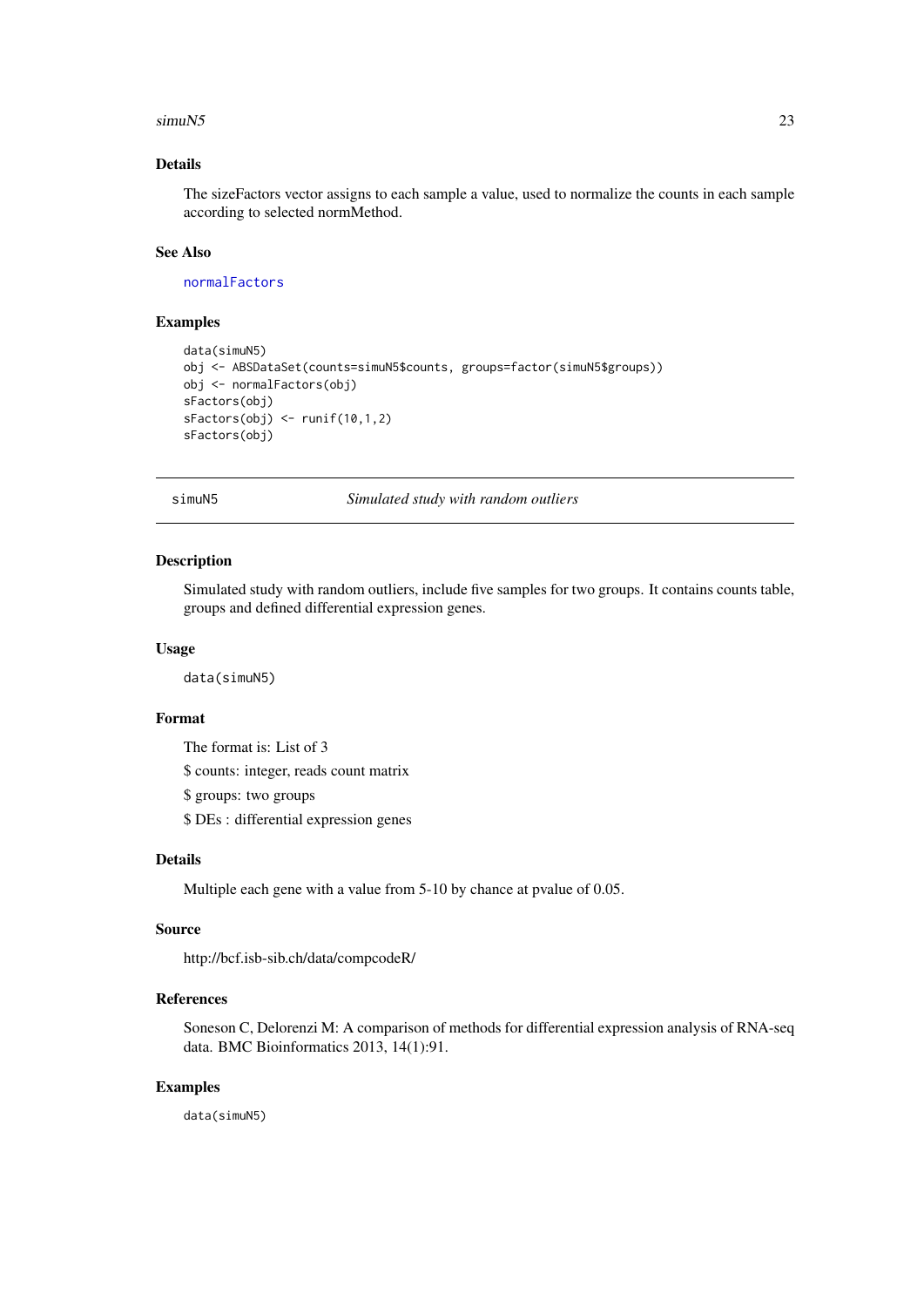# <span id="page-23-0"></span>Index

∗Topic datasets simuN5, [23](#page-22-0) [[<-,SumInfo,character,missing-method *(*ABSDataSet*)*, [2](#page-1-0) ABSDataSet, [2,](#page-1-0) *[3,](#page-2-0) [4](#page-3-0)*, *[7](#page-6-0)[–9](#page-8-0)*, *[12](#page-11-0)*, *[14–](#page-13-0)[17](#page-16-0)*, *[21](#page-20-0)* ABSDataSet-class *(*ABSDataSet*)*, [2](#page-1-0) ABSSeq, [3,](#page-2-0) *[22](#page-21-0)* ABSSeqlm, [4](#page-3-0) aFoldcomplexDesign, *[4,](#page-3-0) [5](#page-4-0)*, [6](#page-5-0) callDEs, *[3](#page-2-0)*, [7,](#page-6-0) *[8,](#page-7-0) [9](#page-8-0)*, *[12](#page-11-0)* callParameter, *[3](#page-2-0)*, *[7](#page-6-0)*, [8,](#page-7-0) *[14–](#page-13-0)[16](#page-15-0)*, *[21](#page-20-0)* callParameterwithoutReplicates, [9](#page-8-0) counts, [10](#page-9-0) counts,ABSDataSet-method *(*counts*)*, [10](#page-9-0) counts<- *(*counts*)*, [10](#page-9-0) counts<-,ABSDataSet,matrix-method *(*counts*)*, [10](#page-9-0) estimateSizeFactorsForMatrix, [10](#page-9-0) excounts, [11,](#page-10-0) *[21](#page-20-0)* excounts,ABSDataSet-method *(*excounts*)*, [11](#page-10-0) excounts<- *(*excounts*)*, [11](#page-10-0) excounts<-,ABSDataSet,matrix-method *(*excounts*)*, [11](#page-10-0) genAFold, *[3](#page-2-0)*, [12](#page-11-0) groups, [13](#page-12-0) groups,ABSDataSet-method *(*groups*)*, [13](#page-12-0) groups<- *(*groups*)*, [13](#page-12-0) groups<-,ABSDataSet,factor-method *(*groups*)*, [13](#page-12-0) LevelstoNormFC, [14](#page-13-0) LevelstoNormFC,ABSDataSet-method *(*LevelstoNormFC*)*, [14](#page-13-0) LevelstoNormFC<- *(*LevelstoNormFC*)*, [14](#page-13-0) LevelstoNormFC<-,ABSDataSet,numeric-method *(*LevelstoNormFC*)*, [14](#page-13-0) maxRates, [14](#page-13-0) maxRates,ABSDataSet-method *(*maxRates*)*, [14](#page-13-0)

maxRates<- *(*maxRates*)*, [14](#page-13-0) maxRates<-,ABSDataSet,numeric-method *(*maxRates*)*, [14](#page-13-0) minimalDispersion, [15](#page-14-0) minimalDispersion,ABSDataSet-method *(*minimalDispersion*)*, [15](#page-14-0) minimalDispersion<- *(*minimalDispersion*)*, [15](#page-14-0) minimalDispersion<-,ABSDataSet,numeric-method *(*minimalDispersion*)*, [15](#page-14-0) minRates, [16](#page-15-0) minRates,ABSDataSet-method *(*minRates*)*, [16](#page-15-0) minRates<- *(*minRates*)*, [16](#page-15-0) minRates<-,ABSDataSet,numeric-method *(*minRates*)*, [16](#page-15-0) normalFactors, *[2](#page-1-0)[–4](#page-3-0)*, *[6](#page-5-0)*, *[8](#page-7-0)[–10](#page-9-0)*, *[12](#page-11-0)*, [17,](#page-16-0) *[18](#page-17-0)*, *[23](#page-22-0)* normMethod, [17](#page-16-0) normMethod,ABSDataSet-method *(*normMethod*)*, [17](#page-16-0) normMethod<- *(*normMethod*)*, [17](#page-16-0) normMethod<-,ABSDataSet,character-method *(*normMethod*)*, [17](#page-16-0) p.adjust, *[7](#page-6-0)* p.adjust.methods, *[3](#page-2-0)*, *[5](#page-4-0)*, *[7](#page-6-0)* paired, [18](#page-17-0) paired,ABSDataSet-method *(*paired*)*, [18](#page-17-0) paired<- *(*paired*)*, [18](#page-17-0) paired<-,ABSDataSet,logical-method *(*paired*)*, [18](#page-17-0) plotDifftoBase, *[8](#page-7-0)*, [19](#page-18-0) pnbinom, *[7](#page-6-0)*, *[22](#page-21-0)* pnorm, *[7](#page-6-0)* qtotalNormalized, [19](#page-18-0) ReplaceOutliersByMAD, *[3](#page-2-0)*, *[8](#page-7-0)*, *[12](#page-11-0)*, [20](#page-19-0) results, *[4](#page-3-0)*, *[7](#page-6-0)[–9](#page-8-0)*, *[21](#page-20-0)*, [21](#page-20-0) results,ABSDataSet-method *(*results*)*, [21](#page-20-0) sFactors, *[10](#page-9-0)*, *[17](#page-16-0)*, [22](#page-21-0) sFactors,ABSDataSet-method *(*sFactors*)*, [22](#page-21-0)